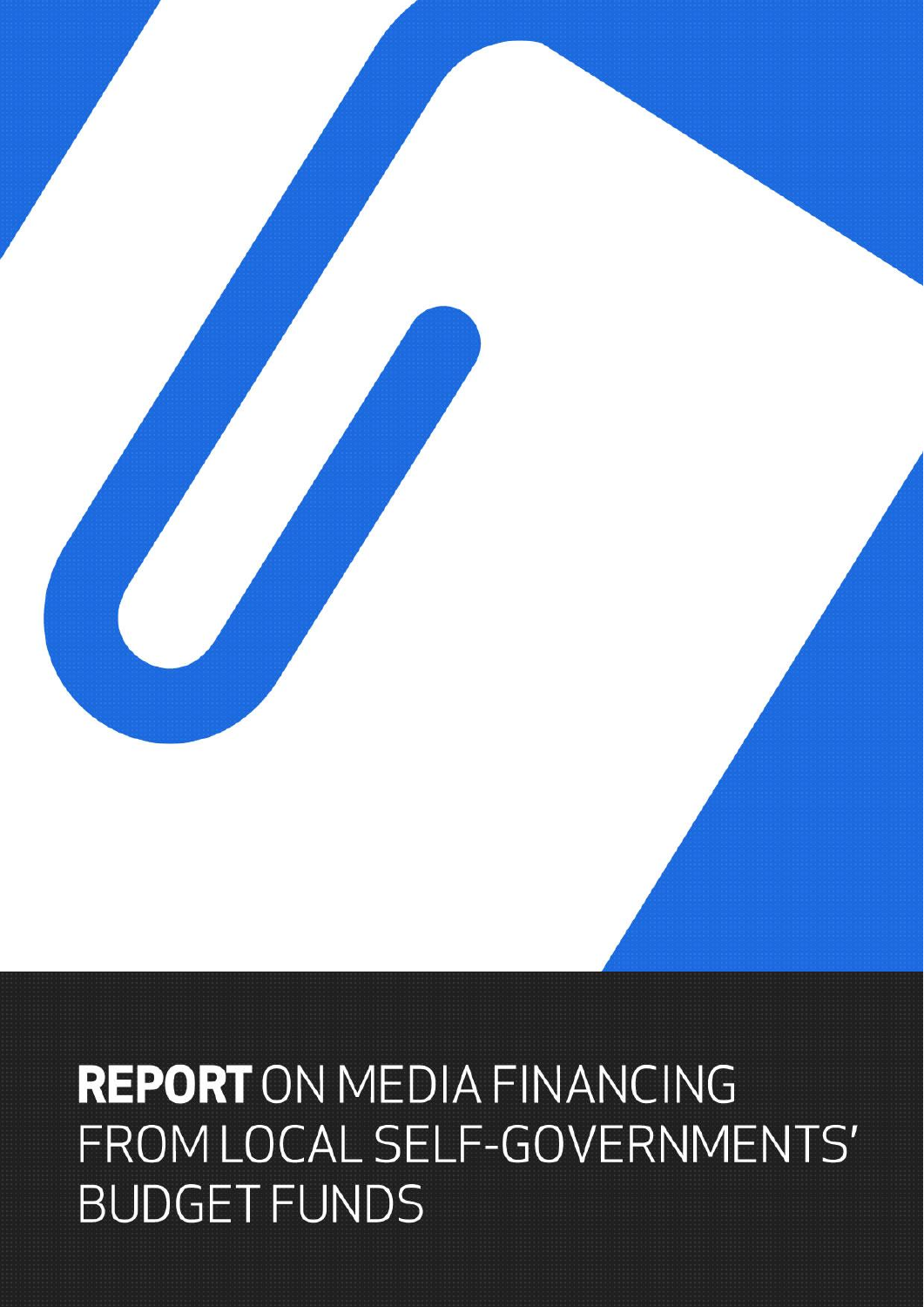# **The Report was done by BIRN for the needs of Media Coalition**

R Balkan Investigative Reporting Network **Balkan Investigative** [www.birn.eu.com](http://www.birn.eu.com/) **Reporting Network** 

# **Media Coalition consists of:**



Association of Independent Electronic Media (ANEM) [www.anem.org.rs](http://www.anem.org.rs/)



Independent Journalists' Association of Serbia (NUNS) [www.nuns.rs](http://www.nuns.rs/)



Journalists' Association of Serbia (UNS) [www.uns.org.rs](http://www.uns.org.rs/)



Association of Local Independent Media (Lokal pres) [www.localpress.org.rs](http://www.localpress.org.rs/)



Independent Journalists' Association of Vojvodina (NDNV) [www.ndnv.org](http://www.ndnv.org/)

September 2012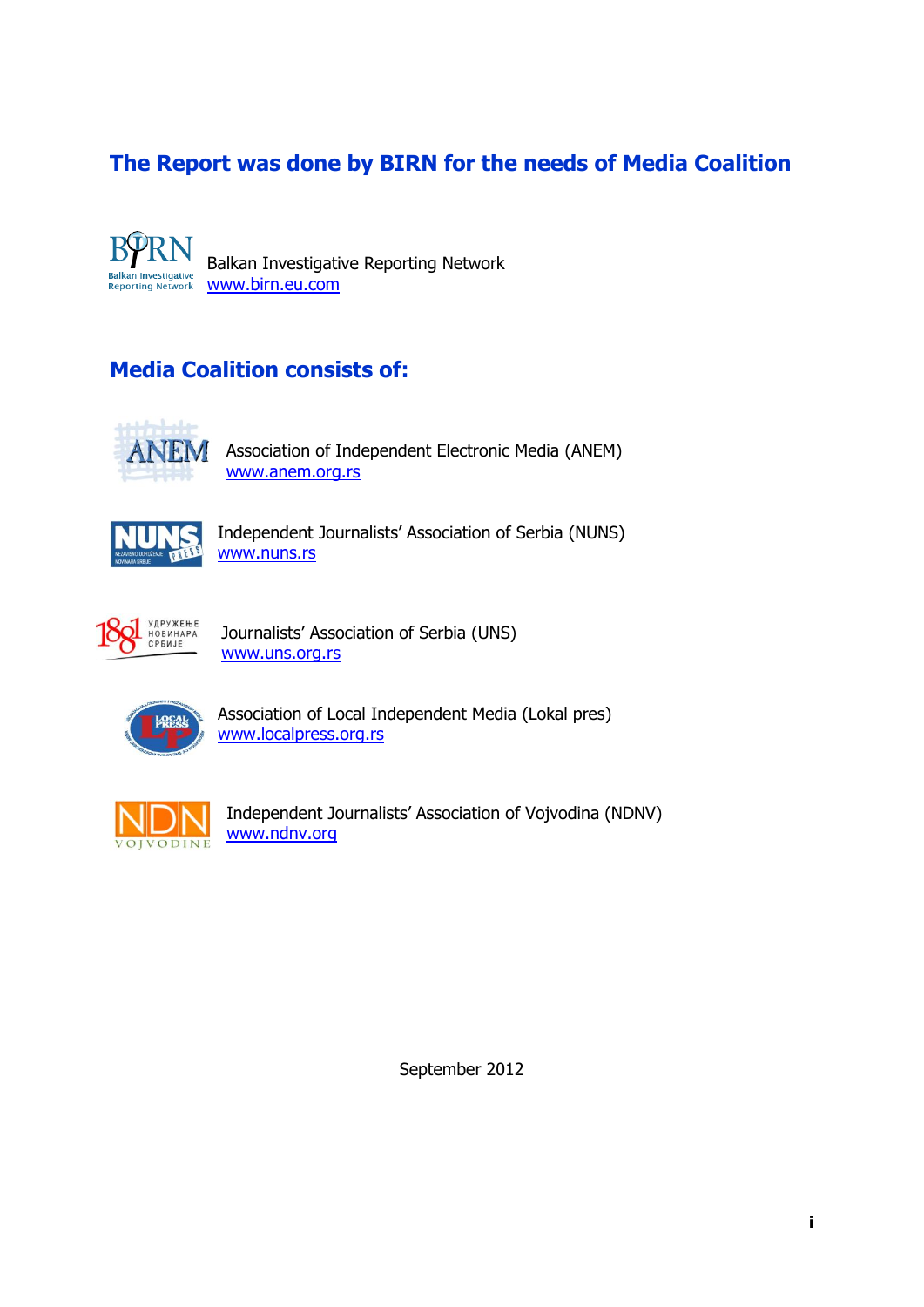# **Contents**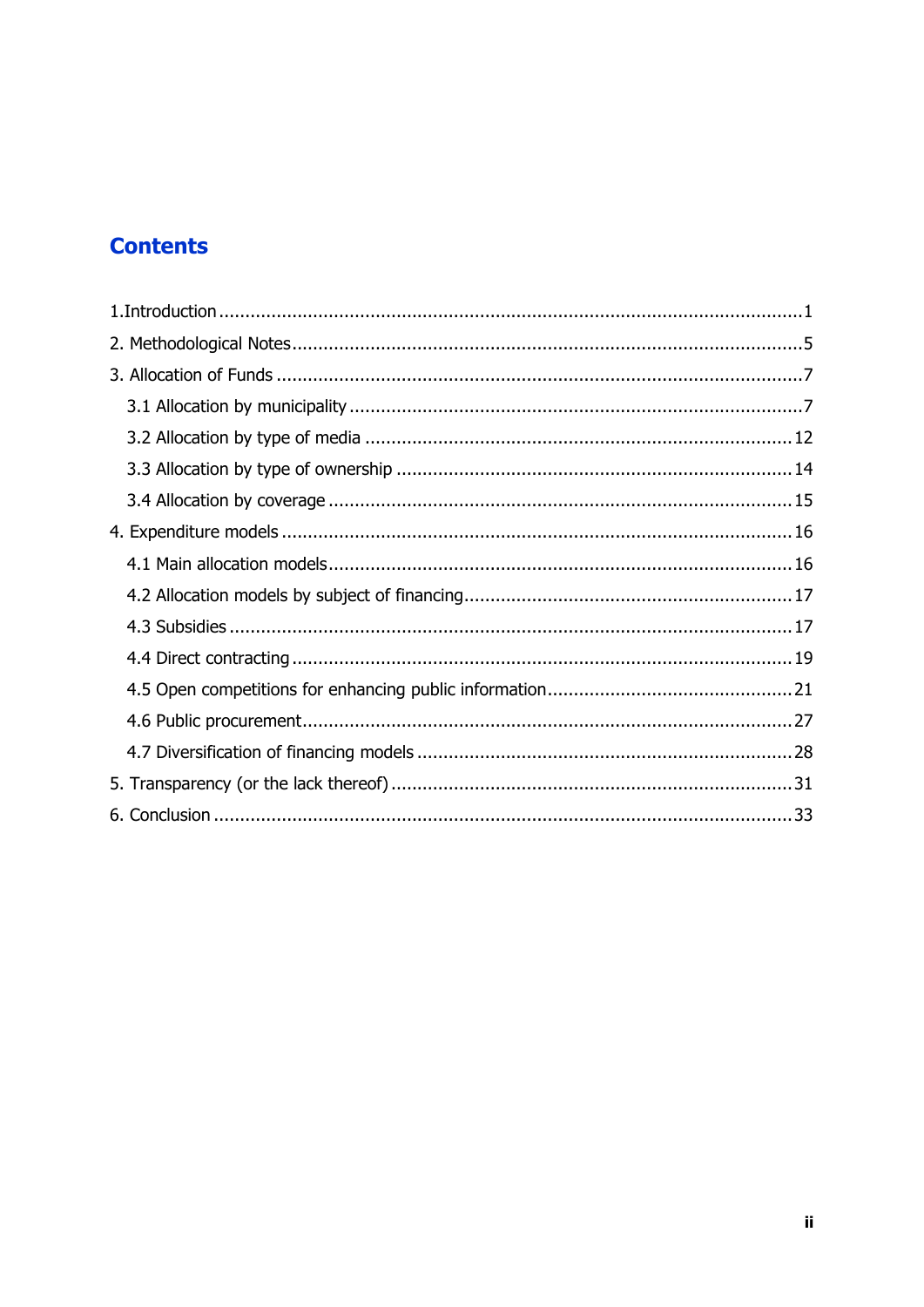## <span id="page-3-0"></span>**1. Introduction**

The Report before you is aimed at mapping the main models and mechanisms of expenditure of local budget funds on local and regional print and electronic media in 2011.

The basic presumption is that the funds earmarked ought to support the activities of media, to enable all citizens to realize their right to complete, timely and objective information. The said right, as defined by the Public Information Law<sup>1</sup>, involves the freedom of expression of opinion, the freedom of gathering, researching, publishing and dissemination of ideas, information and opinion, the freedom of printing and distribution of newspapers and other media, the freedom of production and broadcasting of radio and television content, the freedom of receiving ideas, information and opinion, as well as the freedom of establishing legal persons engaging in public information".

In the Republic of Serbia, there are several channels of allocation of public budget funds to media engaged in public information:

- 1) Funds allocated by the means of an open competition called by the line Ministry of Culture and Media<sup>2</sup>;
- 2) Funds spent by individual ministries, mostly through specialized and contracted services<sup>3</sup>;
- 3) Funds allocated by the means of an open competition called by the Vojvodina Secretariat for Culture and Media<sup>4</sup>, especially emphasizing and encouraging information in ethnic minority languages;
- 4) Funds allocated by local self-government units;
- 5) Funds allocated by public companies;
- 6) Funds directly used by beneficiaries such as the state news agency Tanjug, the Panorama publishing company, Radio Jugoslavija and Jugoslovenski pregled<sup>5</sup>.

 1 Public Information Law, Official Gazette of the Republic of Serbia 43/2003 and 61/2005.

<sup>2</sup> In late 2011 (for the year 2012), the Ministry earmarked a total of 75 million dinars in five open competitions – 34 million dinars to support programs and projects for enhancing public information, 20 million dinars for projects and programs of information in minority languages, 10 million dinars for information for the Diaspora, 6 million dinars for public media on the territory of Kosovo and Metohija and 5 million dinars for information of disabled persons.

<sup>&</sup>lt;sup>3</sup>A survey conducted by the Balkan Investigative Reporting Network (BIRN), released on the "Skockajte budžet" web portal has shown that the ministries have spent for these purposes a total of 52 million dinars in 2010.

<sup>4</sup>The Provincial Secretariat called in January 2012 an open competition by which it earmarked 49 million dinars through three open competitions – 45.125.000 dinars for enhancing public information, 2.000.000 dinars for enhancing public information in the Diaspora and 1.900.000 dinars for enhancing professional standards in public information.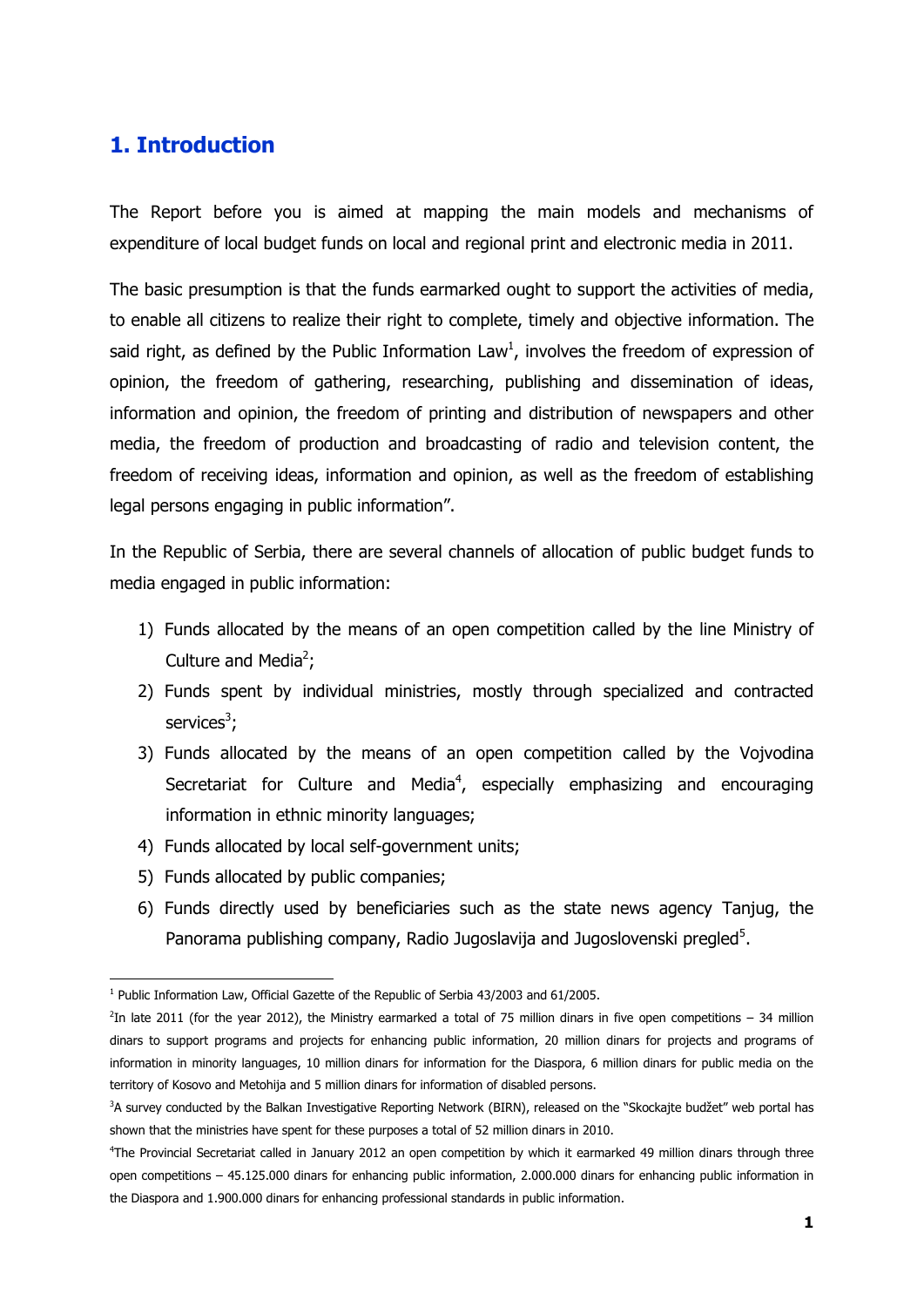A significant source of media financing, especially at the local level, are budget funds earmarked by local self-government units. By consistently applying, but also interpreting at their own discretion, Article 20 of the Law on Local Self-Government<sup>6</sup>, stipulating that local self-government shall "attend to public information of local relevance and ensure the conditions for public information in the Serbian language and the languages of ethnic minorities used on the territory of the respective municipality", each town/municipality plans for budget funds for the said purpose.

Having all the aforementioned state-related sources of funding in mind, however, it needs to be emphasized that there are no consolidated and completely transparent data about the exact amount of money channeled to the media in such a way. The data stated in the Public Information System Development Strategy in the Republic of Serbia by 2016<sup>7</sup> show that "state money" accounts for a significant share on the media market: with around 25 million Euros $^8$  in 2011 it accounted for up to 15% of the overall media market, which was worth 172 million Euros that same year, although some estimates point to a much greater share of "state money" on the market<sup>9</sup>.

Apart from being of essential to allow the citizens full access to records on the expenditure of public funds, transparency in the allocation of budget funds for media also matters in terms of:

- Fair market competition, since public information companies, founded by the local self-government, may count on budget funds irrespective of the changes on the media market, such as in the case of private media;
- Editorial independence, since funds earmarked in such a way may be used as a mechanism for exerting influence;
- Ownership structure of the media and its overall transparency, bearing in mind that the state remains the owner of a certain number of media;
- Neutrality in the allocation of state aid and equal access of all media to such a source of financing;

 $\overline{a}$ <sup>5</sup>A total of 382 million dinars in 2011 for the four aforementioned media (source: Public Information System Development Strategy in the Republic of Serbia by 2016).

<sup>6</sup> Law on Local Self-Government, Official Gazette of the Republic of Serbia 129/2007.

<sup>&</sup>lt;sup>7</sup>Public Information System Development Strategy in the Republic of Serbia by 2016.

<sup>&</sup>lt;sup>8</sup>That amount does not include money channeled in the media in other (lawful or unlawful ways), through specialized services or contracted services.

<sup>&</sup>lt;sup>9</sup>See, for example, the Report on the Media of the Government Anti-Corruption Council.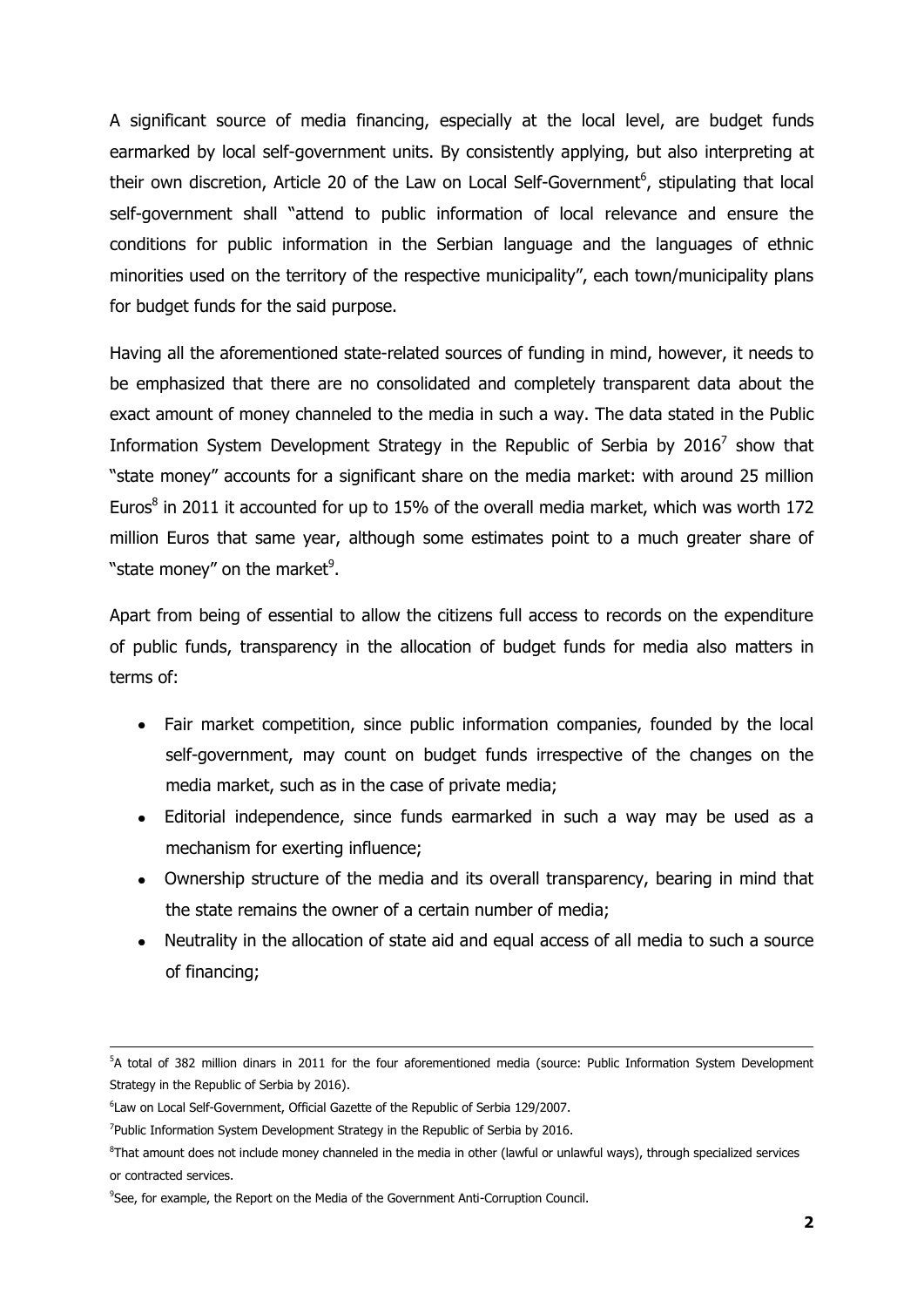Support especially to production of media content and not only for meeting current and operational needs;

Due to the above, the Media Coalition, consisting of the professional associations NUNS, UNS, ANEM, NDNV and Local Press, has been advocating for the overall funds for this particular purpose to be determined and earmarked in the local budgets; that their minimum percentage share in the total budget of the local self-government be determined as a single value at the level of the Republic; and that the total of the funds earmarked in the said manner also include the funds that were hitherto earmarked separately for the financing of local public information companies, with the overall purpose of having a unique treatment of these funds, so as to ensure competition on the media market.

At the present time, the way, in which public (budget) funds are spent, matters for the following reasons:

- **1. Complete and consistent implementation of the solutions provided for in the Media Strategy and the Action Plan**. The Public Information System Development Strategy in the Republic of Serbia by 2016 stipulates: the complete withdrawal of the state (territorial autonomy, local self-government, companies predominantly or partially owned by the state) from ownership of media, with the exception of founding rights to regional public service broadcasters (subparagraph 3.4), ensuring ownership transparency, the development of the media market and healthy competition, as well as the removal of legal inconsistencies in this field (subparagraph 3.2). The said measures are aimed at supporting media pluralism, which involves diversity of ownership, sources of information and media content (subparagraph 3.7).
- **2. Alleviating the effects of the economic crisis**. The Serbian media market, which is poor and underdeveloped, has been dealt an additional blow by the economic downturn. Data show that, since 2008, the advertising market has been constantly plummeting and that it dropped by 16.5% - from 206 million Euros to 172 million Euros. In such a situation, evenhanded and non-discriminatory access to state bailout funds is of great importance.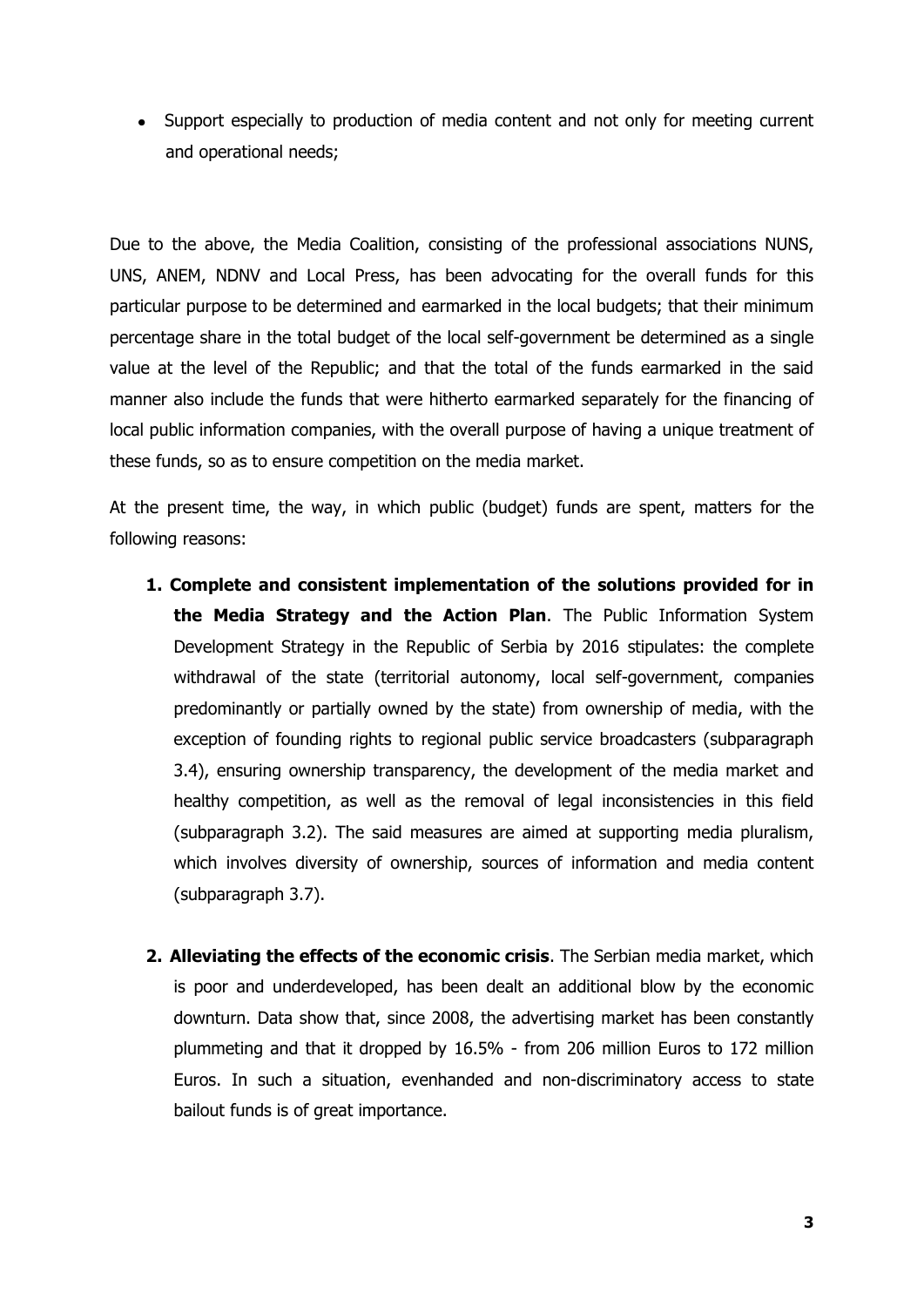**3. Further reforms of the media sector and the introduction of democratic standards**. The withdrawal of the state from media ownership, enhancing competitiveness on the media market, greater editorial independence and reducing the influence of the state on editorial policy, raising the quality of programming and encouraging pluralism, are just some of the standards the Serbian media system should apply as its core values.

The ensuing Report is merely a small step towards further reforms and it is significant first and foremost in reaching a certain level of transparency and media pluralism as a prerequisite for a democratic system, on the basis of the recommendations of the Council of Europe, binding Serbia as the member thereof.

The main focus is directed at local self-governments and the ways they spent the funds for media. The local media are an important factor in realizing the right to public information and contributions to overall pluralism of the media system. At the same time, local and regional media are the most numerous and they manage to survive on a limited and poor market. In addition, one of the key contention points in the implementation of media reforms concerns the financing of local media and ownership rights to them held by local selfgovernments.

After the democratic changes of 2000, the consolidation of the media system involved, among other things, the establishment of a functional media market. The dual media system, involving a parallel existence of public service broadcasters and commercial media on the media market, which was enshrined by the Broadcasting Law (2003), involved a fundamental transformation of RTS at the republic level and RTV at the provincial level, but also the privatization of media founded by local self-governments. The privatization process, however, was stopped in 2007, on the eve of the parliamentary and local elections, under the guise of protecting the media reporting in minority languages. Meanwhile, a number of privatizations was cancelled for poorly prepared and executed tender procedures, which resulted in increased opposition to this process, sometimes even from media professionals (the Kragujevac Initiative, for example). Such a situation paved the way for the discretion right of local self-governments in the financing and control of local media that they (the LSG) finance directly and indirectly, as well as for indirect influence on editorial policy.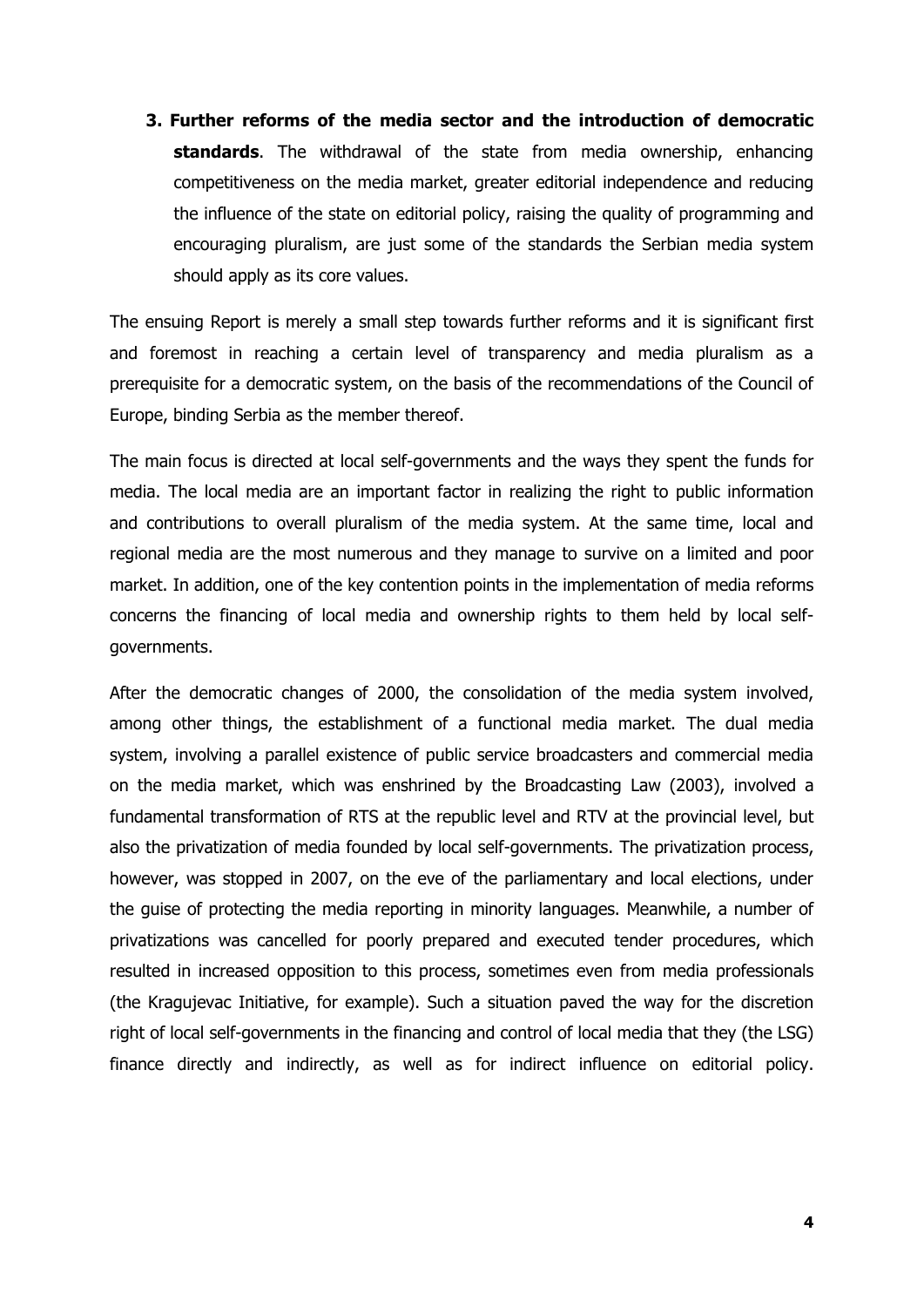## <span id="page-7-0"></span>**2. Methodological Notes**

The data presented herein has been collected pursuant to a Request for Access to Information of Public Importance, on the basis of a response submitted by 32 local selfgovernments<sup>10</sup> namely: Arandjelovac, Bor, Cacak, Jagodina, Kikinda, Knjazevac, Kragujevac, Kraljevo, Krusevac, Leskovac, Nis, Novi Pazar, Novi Sad, Odzaci, Pancevo, Petrovac on Mlava, Pirot, Pozarevac, Prijepolje, Raska, Ruma, Sombor, Subotica, Sabac, Sid, Uzice, Valjevo, Vranje, Vrbas, Vrsac, Zajecar and Zrenjanin.

The Report involved the submission of the following information:

- 1. A list of media companies that are indirect beneficiaries of budget funds and the amount of annual transfers by each media outlet;
- 2. The total amount paid to print and electronic regional and local media in 2011 on all grounds and from all budget lines and the analytical card;
- 3. A list of media companies with which the contracts were concluded in 2011, together with supporting information concerning 1) the subject matter of each particular contract, 2) the term of each particular contract, 3) the value of each particular contract, 4) the basis on which each particular contract was concluded and 5) the budget line under which the amount of the contract was paid;
- 4. Information on invoice-based payments to media, containing the following: 1) name of the media to which the relevant payments were made 2) the value of each particular payment supported by the proper invoices, 3) the period that the invoice pertains to, 4) the purpose of payment, namely the type of service the invoice pertains to and 5) the budget line under the payment was made;
- 5. Whether an open competition was called prior to the allocation of funds for local and regional electronic and print media in 2011 (if yes, please furnish the Conclusion of the Competition Committee, the composition thereof and the criteria based on which the financing decision was passed);
- 6. If there were reports of the media companies about the expenditure of funds received from local self-government in 2011 (if yes, to furnish a copy of the report).

 $\overline{a}$ <sup>10</sup> The sample involved 33 municipalities and towns. Loznica was the only town that did not furnish the required information.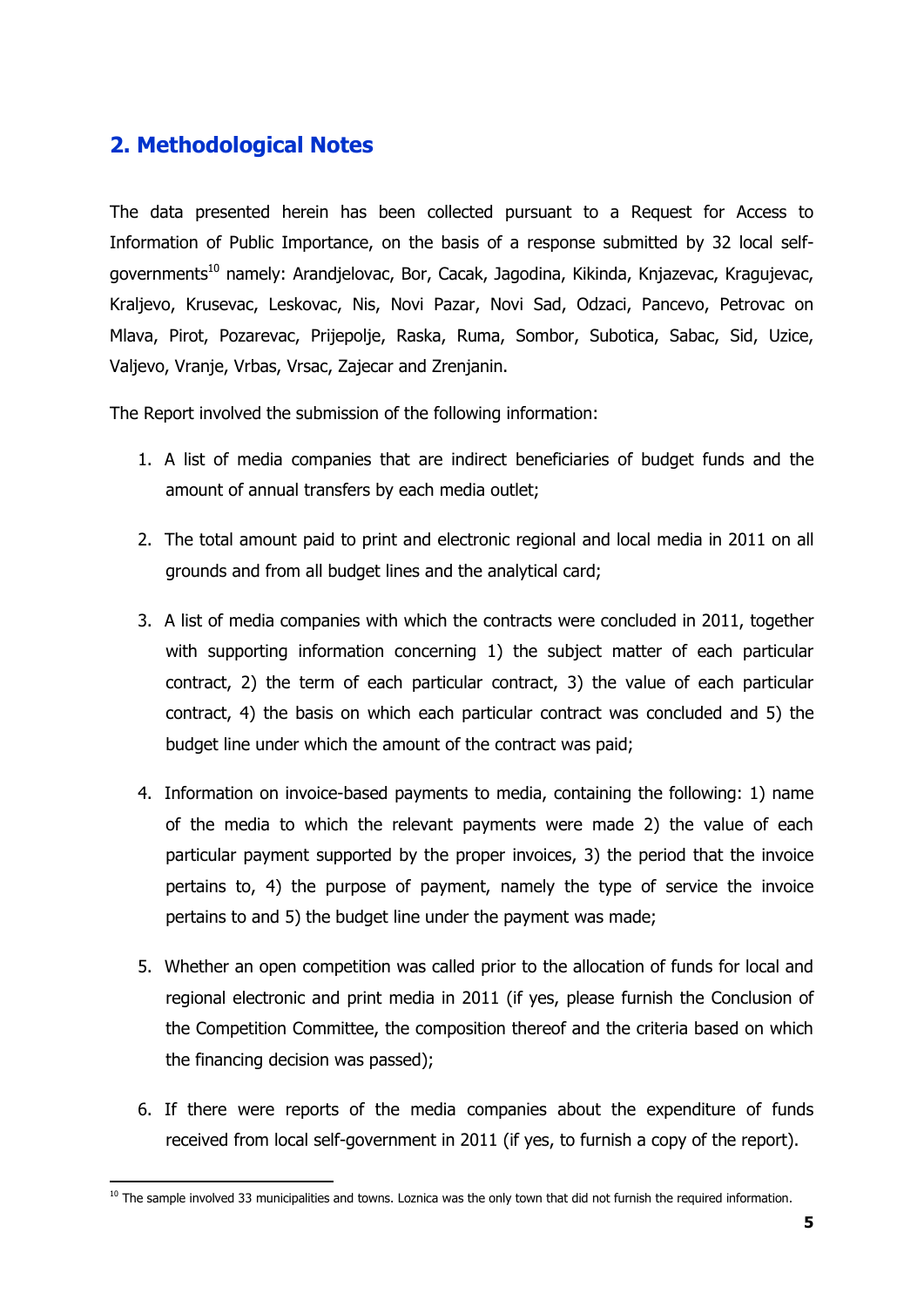The initial sample involved 33 local self-governments $11$ , while the main selection criterion was that the relevant municipalities/towns had minimum regional coverage by radio and/or TV signal, according to the applicable license register of the Republic Broadcasting Agency<sup>12</sup>. This entails the existence of local electronic media and presumably print ones too, which would meet the criterion of diversity of the media system. These municipalities also meet the criterion of consistent regional coverage, although it must be noted that the sample does not include the municipalities of the City of Belgrade, as well as the ones in Kosovo and Metohija. Furthermore, the information presented herein is exclusively based on the records submitted to BIRN, which were in several cases incomplete, or (due to excessive volume) only summary reports were furnished, containing the responses to the request.

**.** 

 $11$ The requested information was not furnished by the Loznica municipal administration.

<sup>&</sup>lt;sup>12</sup>The list of licenses may be seen at [http://www.rra.org.rs/pages/browse\\_permits/cirilica/regional](http://www.rra.org.rs/pages/browse_permits/cirilica/regional)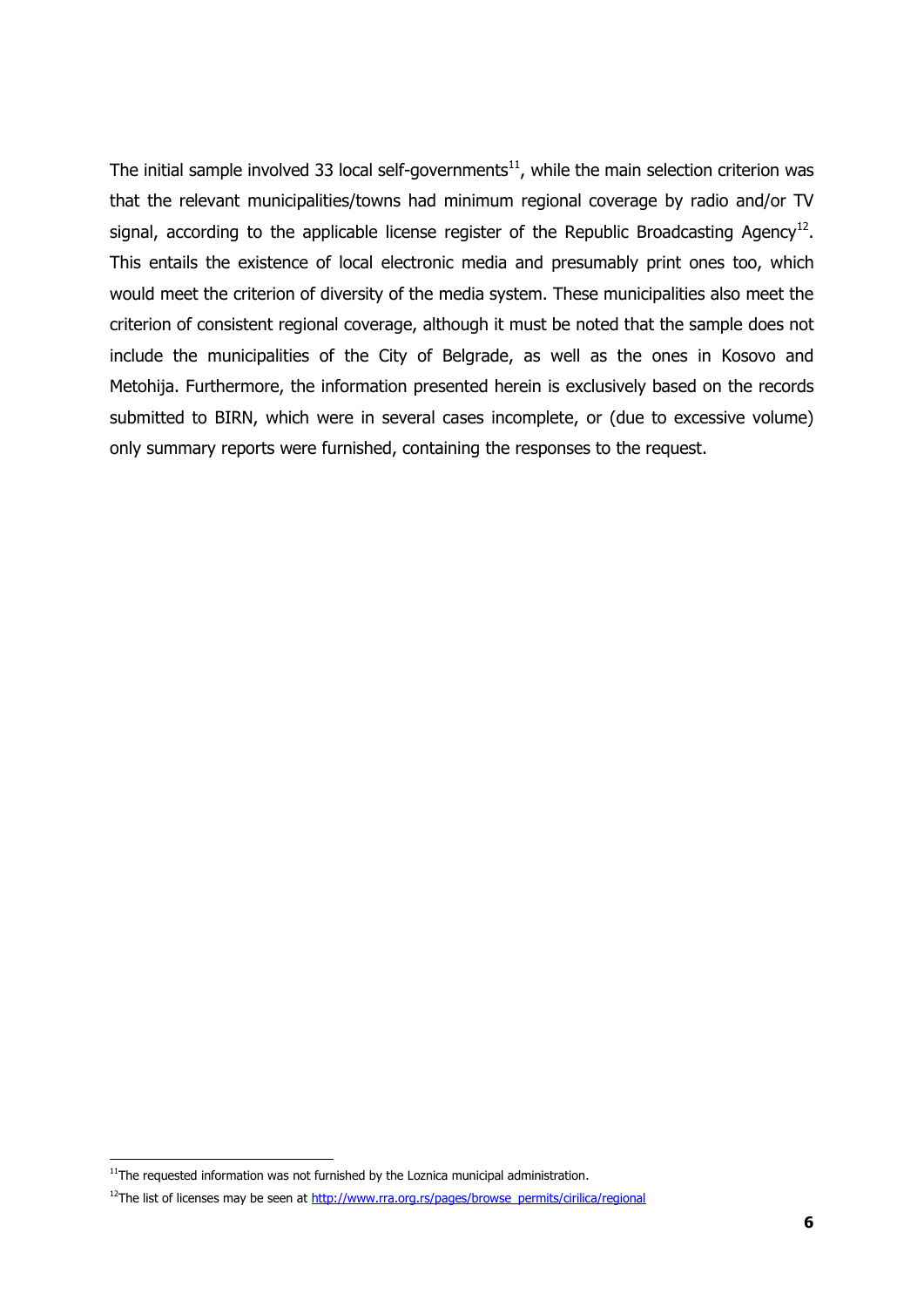## <span id="page-9-0"></span>**3. Allocation of funds**

# <span id="page-9-1"></span>**3.1 Allocation by city and municipality**

Each of the 32 local self-governments that supplied the requested information, in keeping with the Law, have earmarked budget funds for public information, mostly in the budget line 423 – contracted services (Table 1).

| City/municipality        | <b>Amount</b> | <b>Budget line</b>                                    |
|--------------------------|---------------|-------------------------------------------------------|
| Arandjelovac             | 15.091.549,97 | 451, current subsidies                                |
| <b>Bor</b>               | 38.539.032,11 | 423, information services and 451 current subsidies   |
| Cacak                    | 9.706.975,00  | 423, information and publishing services              |
| Jagodina                 | 52.224.718,00 | 423, information services and 451 current subsidies   |
| Kikinda                  | 30.701.680,74 | 423, information services and 451 current subsidies   |
| Knjazevac                | 4.890.061,42  | 423, information services                             |
| Kragujevac               | 73.159.720,00 | 423, information services                             |
| Kraljevo                 | 5.675.000,00  | 454, subsidies to private companies                   |
| <b>Krusevac</b>          | 1.604.999,74  | 423, information services                             |
| Leskovac                 | 26.897.917,00 | 423, information services and 451 current subsidies   |
| Nis                      | 58.644.200,40 | 423, information services and 451 current subsidies   |
| <b>Novi Pazar</b>        | 49.088.667,00 | 451, current subsidies                                |
| <b>Novi Sad</b>          | 94.682.900,00 | 423, information services and 451 current subsidies   |
| <b>Odzaci</b>            | 8.212.899,00  | 423, information services                             |
| <b>Pancevo</b>           | 70.117.523,94 | 423, information services                             |
| <b>Petrovac on Mlava</b> | 1.780.000,00  | 423, information services                             |
| <b>Pirot</b>             | 18.525.618,82 | 423, information services                             |
| <b>Pozarevac</b>         | 17.754.598,65 | 423, information services and 451 current subsidies   |
| Prijepolje               | 783.973,34    | 94231-219, information services                       |
| Raska                    | 26.447.000,00 | 451, current subsidies                                |
| Ruma                     | 11.292.000,00 | 424, specialized broadcasting and publishing services |
| Sombor                   | 8.957.528,00  | 423, information services and 451 current subsidies   |
| Subotica                 | 59.390.060,00 | 423, information services and 451 current subsidies   |
| Sabac                    | 24.119.982,00 | 423, information services and 451 current subsidies   |
| Sid                      | 11.625.679,77 | 423, information services                             |
| <b>Uzice</b>             | 4.710.000,00  | 423, information services                             |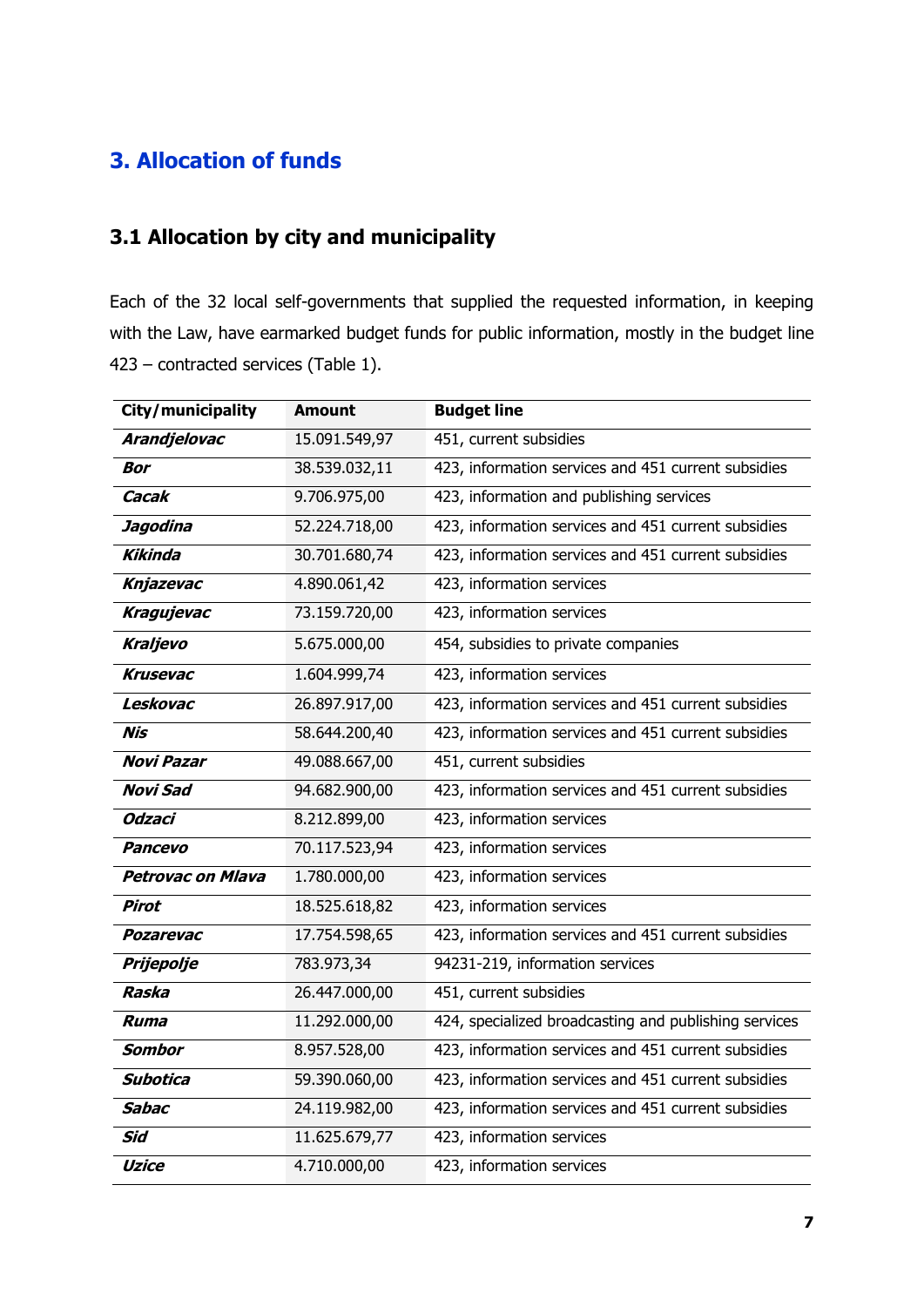| Total            | 848.662.436,78 |                                                                   |
|------------------|----------------|-------------------------------------------------------------------|
| <b>Zrenjanin</b> | 11.750.000,00  | 423, information services                                         |
| Zajecar          | 25.883.800,34  | 423, information services                                         |
| <b>Vrsac</b>     | 14.673.801,04  | 423, information services                                         |
| <b>Vrbas</b>     | 26.650.991,06  | 451, current subsidies                                            |
| Vranje           | 40.245.842,00  | broadcasting and publishing services and 451 current<br>subsidies |
|                  |                | 423, information services; 424 specialized                        |
| Valjevo          | 4.833.717,44   | 423, information services                                         |

The most budget funds intended for local and regional electronic and print media were earmarked by the municipal administration of the City of Novi Sad (a total of 94.682.900,00 dinars), followed by Kragujevac (a total of 73.159.720,00 dinars); Pancevo (a total of 70.117.523,94 dinars); Subotica (a total of 59.390.060,00 dinars) and Nis (a total of 58.644.200,40 dinars) (Graph 1).





Three media companies were financed in Nis and Pancevo each, four in Kragujevac, 12 in Novi Sad and up to 14 in Subotica.

| City/municipality | Amount        | <b>RTV</b> | TV | Radio | <b>Press Internet</b> | <b>Other</b><br>users | Total<br>financed |
|-------------------|---------------|------------|----|-------|-----------------------|-----------------------|-------------------|
| Novi Sad          | 94.682.900,00 |            |    |       |                       |                       |                   |
| Kragujevac        | 73.159.720,00 |            |    |       |                       |                       |                   |
| Pancevo           | 70.117.523,94 |            |    |       |                       |                       |                   |
| Subotica          | 59.390.060,00 |            |    |       |                       |                       | 14                |
| Nis               | 58.644.200,40 |            |    |       |                       |                       |                   |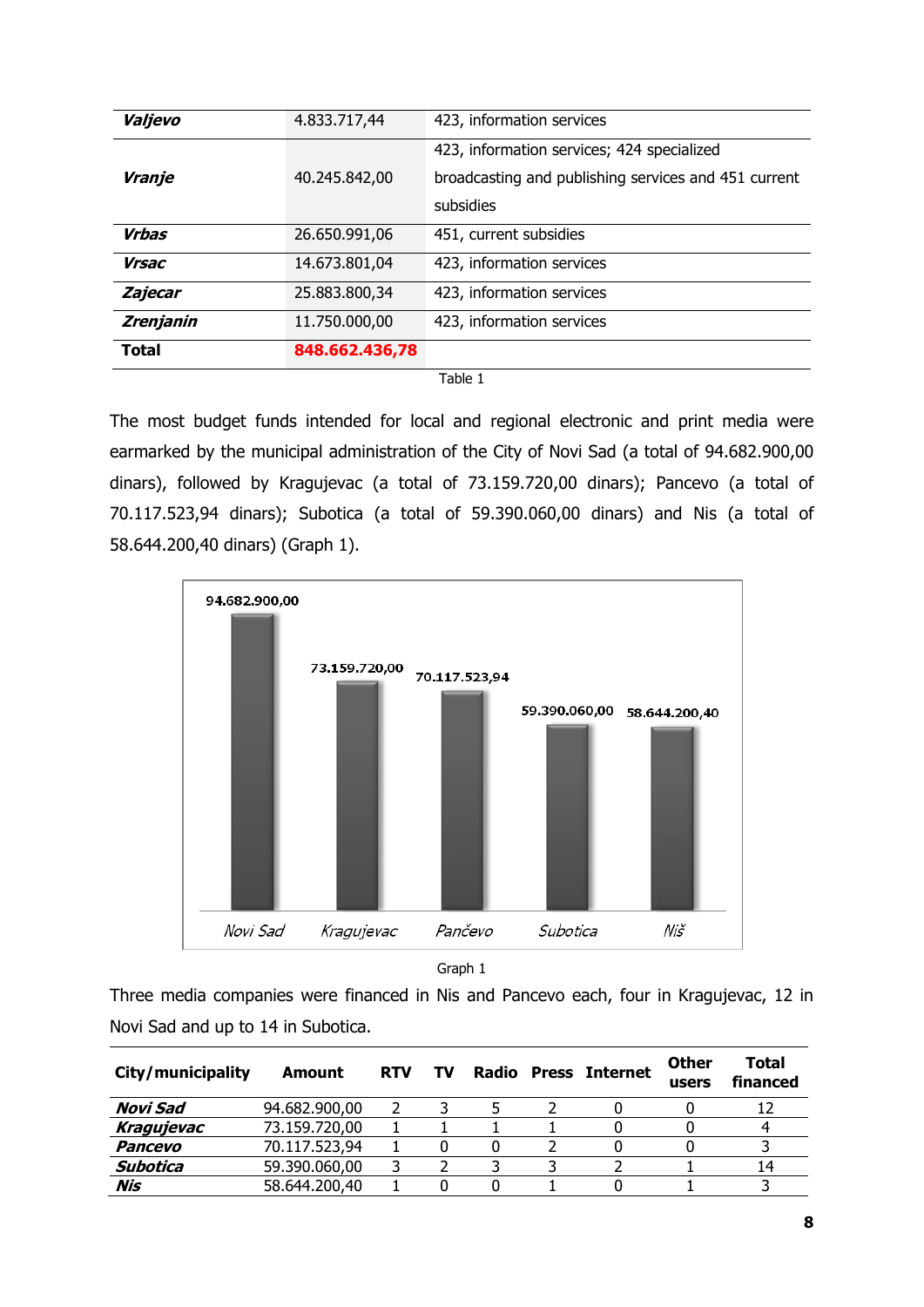The least money from the budget intended for public information was earmarked by the municipal administration of Prijepolje, a total of 783.973,34 dinars (Graph 2).





The most media were financed in Uzice (8), Valjevo (7), in Krusevac and Prijepolje (4 each) and merely two in Petrovac on Mlava.

| City/municipality    | Amount       | <b>RTV</b> | TV | Radio     |   | <b>Press Internet</b> | <b>Other</b><br>users | Total<br>financed |
|----------------------|--------------|------------|----|-----------|---|-----------------------|-----------------------|-------------------|
| Valjevo              | 4.833.717,44 | 0          |    |           |   |                       |                       |                   |
| Uzice                | 4.710.000,00 | 0          |    |           |   |                       |                       | 8                 |
| Petrovac on<br>Mlava | 1.780.000,00 | 2          |    | O         | 0 |                       |                       |                   |
| Krusevac             | 1.604.999,74 | 0          |    |           |   |                       |                       |                   |
| Prijepolje           | 783.973,34   |            |    |           |   |                       |                       |                   |
|                      |              |            |    | $T - L L$ |   |                       |                       |                   |

Table 3

The beneficiaries of the total amount of **848.662.436,78 dinars,** allocated by **32 local self-governments,** are **151 print and electronic media** (Table 4).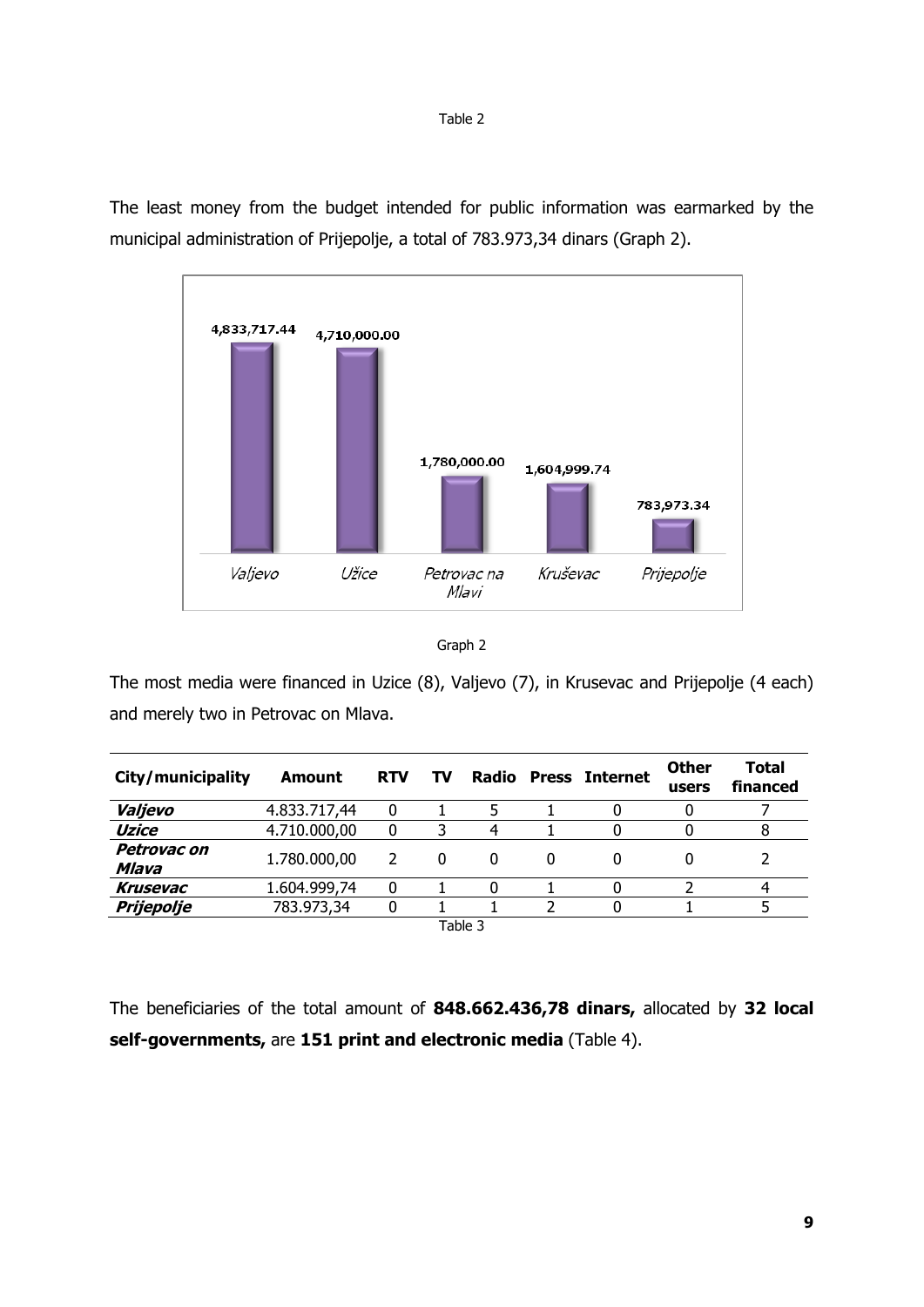| City/municipality  | <b>Name of media</b>                                                                                                                              |  |  |  |  |  |
|--------------------|---------------------------------------------------------------------------------------------------------------------------------------------------|--|--|--|--|--|
| Arandjelovac       | RTV Šumadija, Public Company for information; RTV Fleš; RTV Sunce                                                                                 |  |  |  |  |  |
| <b>Bor</b>         | RTV Bor, Press radio i film, Public Company for information; TV Sezam, Sezam o.d.; Borski Nedeljnik Problem; List Kolektiv                        |  |  |  |  |  |
| Cacak              | RTV Čačak; TV Galaksija 32                                                                                                                        |  |  |  |  |  |
| Jagodina           | RTV Jagodina, JIP Novi put; Beta Press doo                                                                                                        |  |  |  |  |  |
| Kikinda            | Radio Kikinda, PE Informativni centar Kikinda; NIN, BeoTown; RTV Rubin Kruševac, ogranak Kikinda; RTV VK, Jet company; TNT Novine i magazin       |  |  |  |  |  |
|                    | d.o.o.                                                                                                                                            |  |  |  |  |  |
|                    | RTV Belle Amie, Niš; Timočka televizija i radio a.d.; Za media d.o.o, Zaječar; Radio Em, SMP Elektronik; Cinnamon Produkcion; Kompjuter centar    |  |  |  |  |  |
| Knjazevac          | Bor, Knjaževačke novine; East star group d.o.o, Knjaževac                                                                                         |  |  |  |  |  |
| <b>Kragujevac</b>  | RTK, PE Radio televizija Kragujevac; TV Kanal 9, Kragujevac; Kragujevačke novine, Javnost d.o.o; Radio 34                                         |  |  |  |  |  |
| <b>Kraljevo</b>    | RTV Melos d.o.o.; Kraljevačke novosti, AIM international d.o.o.; TV KA, Kraljevačka televizija d.o.o.; Radio 996, CIP d.o.o.; Radio M; Medija -M  |  |  |  |  |  |
| <b>Krusevac</b>    | Albos d.o.o.; NIP Pobeda; ADD Production; TV Jefimija, Agencija Kanal 12                                                                          |  |  |  |  |  |
| Leskovac           | Televizija Protokol-K1; Televizija Studio MT; Televizija Klisura; RTV 4S Bojnik; Jug Press; Radio Prik; Radio 016; Televizija Leskovac; Nedeljnik |  |  |  |  |  |
|                    | Panorama; PE Radio Leskovac; Internet portal Južne vesti                                                                                          |  |  |  |  |  |
| Nis                | Narodne novine Niš, A.D. za izdavačku delatnost; Infobiro, regionalni informativni video servis d.o.o., BeoTown; RTV Niška televizija, Public     |  |  |  |  |  |
|                    | Company for information                                                                                                                           |  |  |  |  |  |
| <b>Novi Pazar</b>  | Regionalna RTV Novi Pazar Public Company for information                                                                                          |  |  |  |  |  |
|                    | Novosadska TV, Gradski informativni centar "Apolo" Novi Sad; Radio Kisač, Kulturno-informativni centar Kisač; Regionalno društvo RTV-RTD d.o.o.,  |  |  |  |  |  |
| Novi Sad           | Novi Sad; RTV Panonija, Novi Sad; TV Kanal 9, Novi Sad; Radio Futog Kulturno-informativni centar Mladost, Futog; TV Mozaik, Fondacija Mozaik,     |  |  |  |  |  |
|                    | Novi Sad; NIU Hlas Ljudu, Novi Sad; Radio Jugović, Kać; Radio 5, Novi Sad; RTV Signal, Novi Sad; Novi građanski list                              |  |  |  |  |  |
| <b>Odzaci</b>      | Radio Odžaci, PE Informativni centar Odžaci; TV Kanal 25, Medija centar d.o.o Odžaci; Naše novine doo, Odžaci                                     |  |  |  |  |  |
| Pancevo            | RTV Pančevo; Dan Graf d.o.o.; Pančevac, AD NID Pančevac                                                                                           |  |  |  |  |  |
| <b>Petrovac on</b> | RTV RUF, RUF Radiotelevizija d.o.o.; RTV Mlava                                                                                                    |  |  |  |  |  |
| <b>Mlava</b>       |                                                                                                                                                   |  |  |  |  |  |
| <b>Pirot</b>       | TV Pirot; TV Pi kanal, Pirot; Radio Pirot; List Sloboda (nedeljnik); Radio sport plus                                                             |  |  |  |  |  |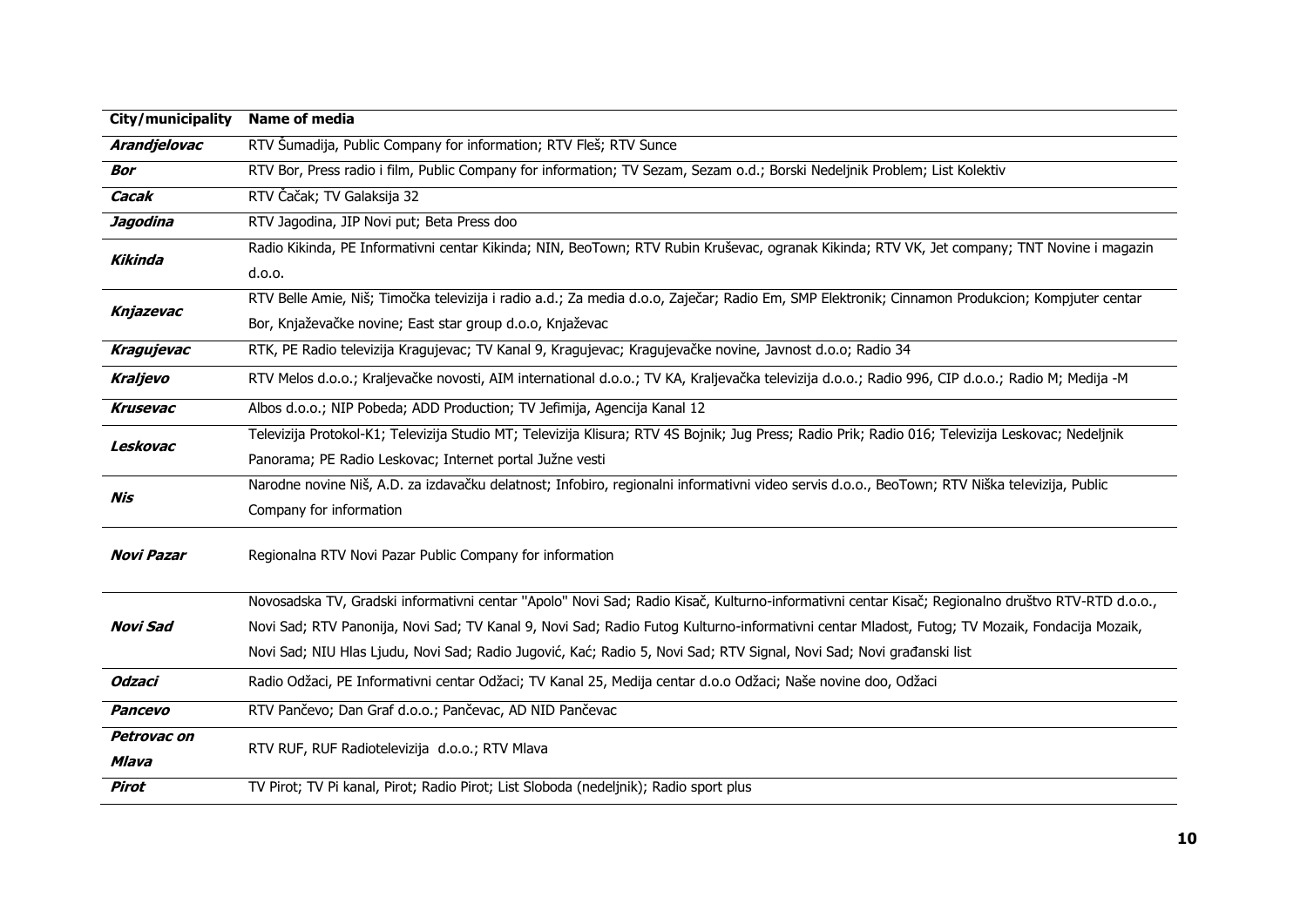| <b>Pozarevac</b> | Radio Požarevac, Public Company for information; Radio BOOM 93; TV Duga, Požarevac; List Reč naroda; SAT TV                                              |  |  |  |  |  |  |
|------------------|----------------------------------------------------------------------------------------------------------------------------------------------------------|--|--|--|--|--|--|
| Prijepolje       | TV STV USA; Radio 33; IP Polimlje; TV Forum žena; Magazin Vodič kroz investicije                                                                         |  |  |  |  |  |  |
| Raska            | PE radio stanica Radio Raška                                                                                                                             |  |  |  |  |  |  |
| Ruma             | Radio Srem; RUM PRESS MCV d.o.o, Sremska Mitrovica; Sremske novine d.o.o, Sremska Mitrovica; Sremska televizija d.o.o                                    |  |  |  |  |  |  |
| <b>Sombor</b>    | NIU Dunataj; Somborske novine a.d.; Televizija STV KA-54; RTV Radio Sreće d.o.o.; Radio Sombor a.d.                                                      |  |  |  |  |  |  |
|                  | RTV Yu Eco, YU Eco d.o.o.; Radio Subotica, Public Company for information; NIU Hrvatska riječ; Het nap, D.o.o. za novinsko-izdavačku delatnost;          |  |  |  |  |  |  |
| Subotica         | Subotičke novine, marketing i plasman za istraživanje tržišta, marketing i plasman d.o.o.; Internet portal www.diurnarius.info, Udruženje Protego;       |  |  |  |  |  |  |
|                  | Snoma d.o.o. za marketing, Internet portal Vesti info kanala www.snoma.co.rs; Radio Slavoslovlje, radio SPC; Radio Marija, Udruženje Maria Mater         |  |  |  |  |  |  |
|                  | Egyesulet; Televizija K23; City TV, Euro Alfa eksport-import d.o.o.; TV Pannon, Fond Panonija; RTV Red 9; Cro Media                                      |  |  |  |  |  |  |
| Sabac            | RTV AS; RTV Sabac, Public Company for information; PE "Glas Podrinja" Sabac; DOO "Podrinjske" Sabac                                                      |  |  |  |  |  |  |
| Sid              | Sremske novine d.o.o, Sremska Mitrovica; Mitrovačke novine d.o.o, Sremska Mitrovica; Sremska televizija d.o.o; Radio Šid, Public Company for             |  |  |  |  |  |  |
|                  | information; NIN, BeoTown                                                                                                                                |  |  |  |  |  |  |
| Uzice            | Radio Luna; TV Alfa, Alfa press; TV 5, Užice; Radio San; List Vesti; Radio Užice; Radio 31; TV Lav, Užice; Agencija Zoom                                 |  |  |  |  |  |  |
| Valjevo          | Vujić televizija d.o.o; 'Napred" a.d.Valjevo; Radio 014 d.o.o; Radio Patak, Informativno preduzeće Centar d.o.o; Radio Kula, VinoTownina d.o.o;          |  |  |  |  |  |  |
|                  | Radio Točak, Citizens' association Romski centar za demokratiju; Radio Istočnik, radio Pravoslavne Eparhije valjevske                                    |  |  |  |  |  |  |
| Vranje           | RTV Vranje; Slobodna reč a.d. Vranje; Vranjske d.o.o.; Srpski venac                                                                                      |  |  |  |  |  |  |
| <b>Vrbas</b>     | RTV Vrbas; List Glas                                                                                                                                     |  |  |  |  |  |  |
| <b>Vrsac</b>     | TV Banat; NID Vršačka kula d.o.o.; Vršačke vesti, Vršalica d.o.o.; E-vršac, javno glasilo; NIU p.o. Libertatea Pančevo; RTV Victoria, Društvo ljubitelja |  |  |  |  |  |  |
|                  | rumunske muzike i kulture Victoria; Radio Vršac; TV Lav, Vršac                                                                                           |  |  |  |  |  |  |
| Zajecar          | Timočka televizija i radio a.d.; F kanal d.o.o.; RTV Folk Disk/ TV Istok; List Timok a.d.; Naš glas d.o.o.; AS Medija; Alliance international media; Za  |  |  |  |  |  |  |
|                  | media d.o.o, Zaječar; Radio Magnum 18 d.o.o.; Radio Tempo                                                                                                |  |  |  |  |  |  |
| <b>Zrenjanin</b> | Linea elektroniks d.o.o. KTV televizija www.ktvtelevizija.com; RTV Santos, Santos komerce d.o.o.; NIP Zrenjanin ad, List Zrenjanin; Cube production,     |  |  |  |  |  |  |
|                  | agencija za TV i kino produkciju, dopisništvo Prva TV (FOX TV); RTV, Radiodifuzna ustanova Vojvodine, Novi Sad                                           |  |  |  |  |  |  |

Table 4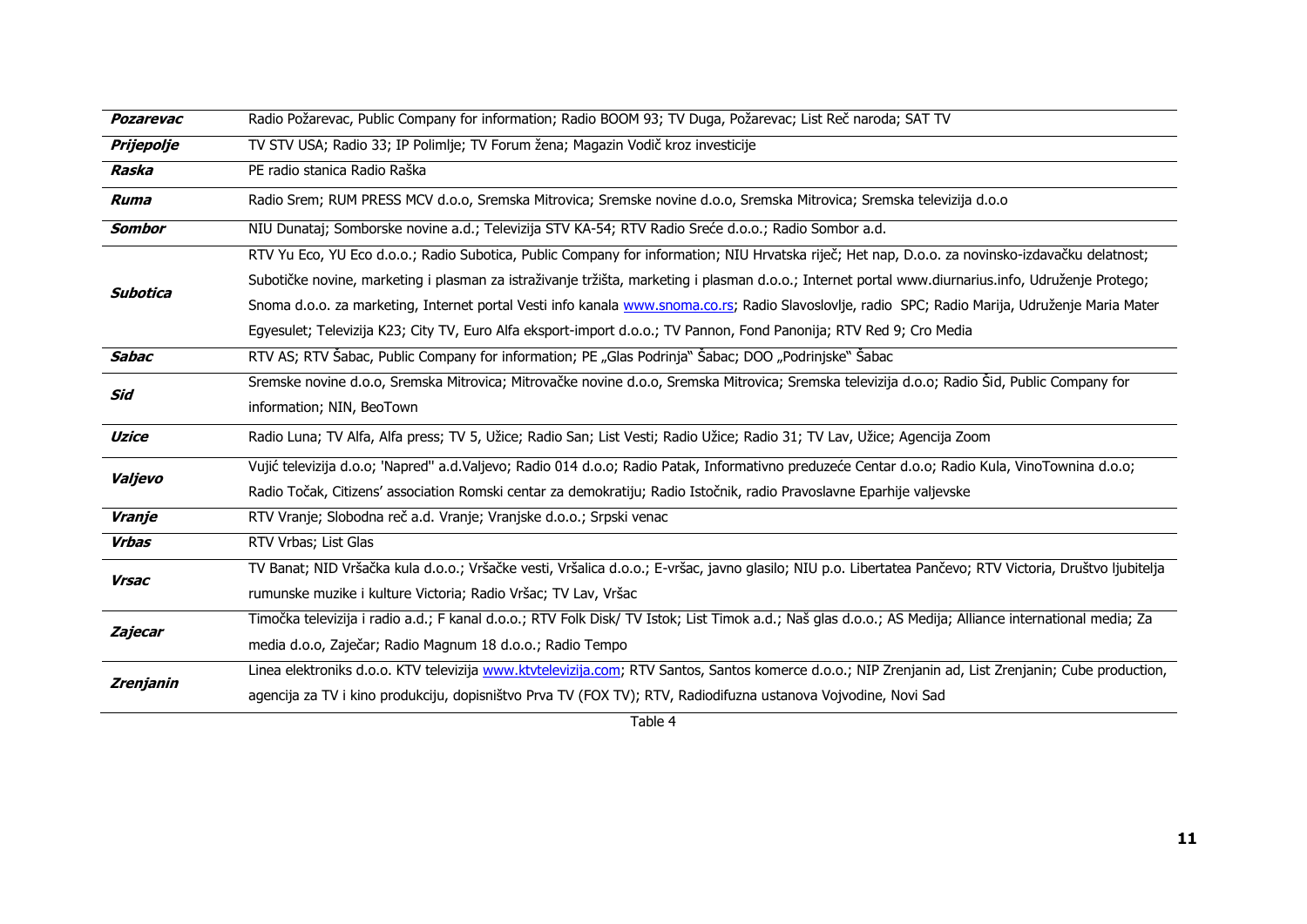The number of media (a total of  $151^{13}$ ) financed by local self-governments ranges from merely one media (in the case of Raska and Novi Pazar) to 13 media, which are allocated funds by the Subotica municipality. (Graph 3)



## <span id="page-14-0"></span>**3.2 Allocation by type of media**

The beneficiaries of the funds are 159 institutions, namely (Table 5):

- 101 electronic media, 43 print media, 4 Internet portals, 8 production companies and  $\bullet$ 3 news agencies.
- Electronic media: 30 RTV stations, 37 radio stations, 34 TV stations, of which 28 a regional frequency, 57 with local frequency, 12 with combined regional/local frequency (in the case of RTV stations) and 4 cable broadcasters.
- Print media: 4 with regional distribution, 37 with local distribution and 2 with national distribution.
- 26 public companies, 127 privately owned media and 6 citizens' associations.

**<sup>.</sup>** <sup>13</sup> Graph 3 however shows total of 155 media, because Timocka TV was financed by both Knjazevac and Zajecar, Sremska TV by both Ruma and Sid, Sremske Novine by both Ruma and Sid, weekly NIN was allocated funds for its services by both Kikinda and Sid. Also, the list of media exclude production companies, 8 in total. Za medija d.o.o. was however financed by both Knjazevac and Zajecar. The total number of financed institutions for information is 159, out of which 151 media and 8 production companies.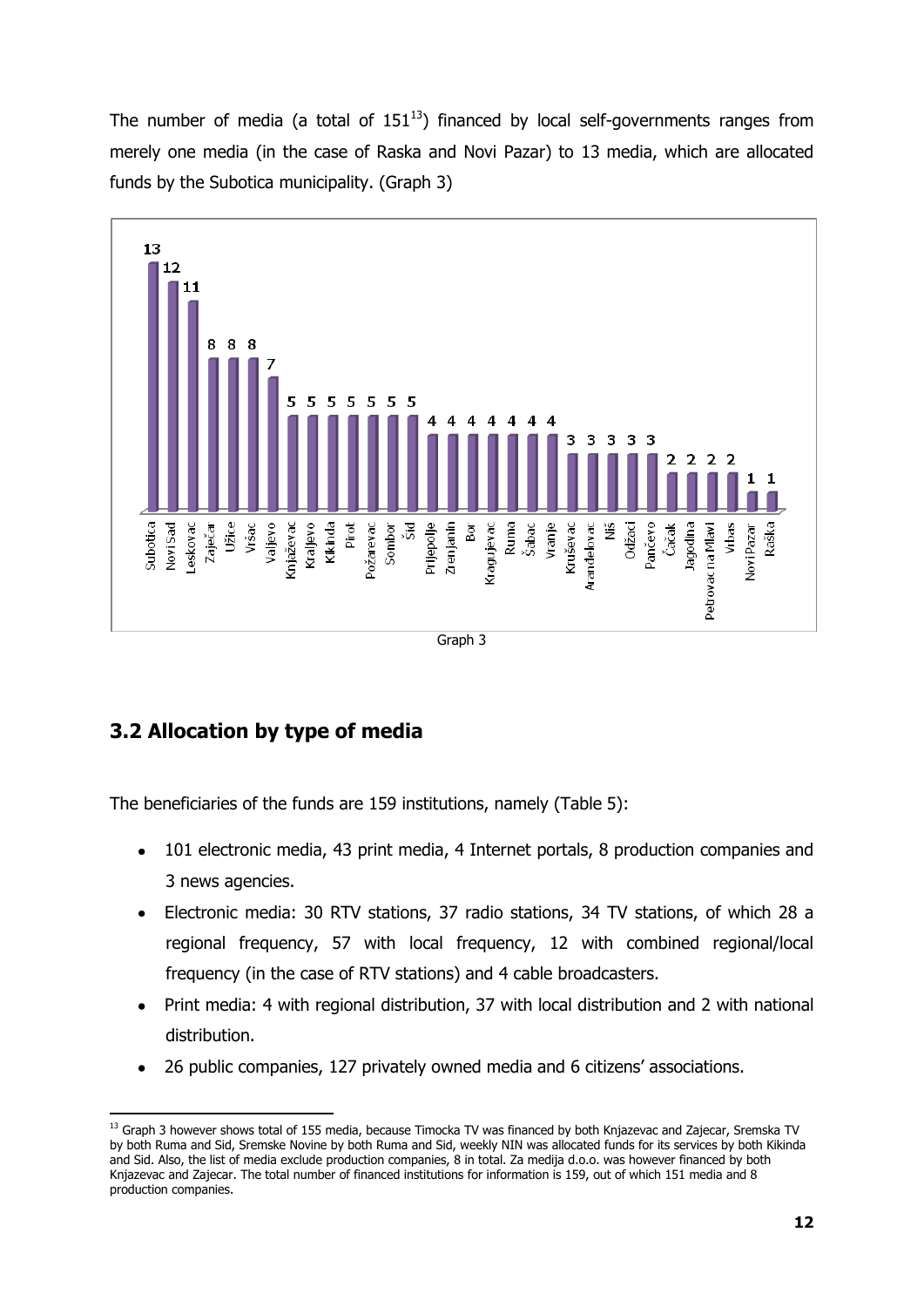| City/municipality        | <b>RTV</b>     | <b>Radio</b>   | TV             | <b>Press</b>   | <b>Internet</b> | <b>Other</b><br>users | <b>Total</b><br>media   |
|--------------------------|----------------|----------------|----------------|----------------|-----------------|-----------------------|-------------------------|
| Arandjelovac             | 3              | 0              | 0              | 0              | 0               | 0                     | З                       |
| Bor                      | $\mathbf{1}$   | 0              | $\mathbf{1}$   | $\overline{2}$ | $\mathbf 0$     | 0                     | 4                       |
| Cacak                    | $\mathbf{1}$   | $\mathbf 0$    | $\mathbf{1}$   | $\mathbf 0$    | $\mathbf 0$     | $\mathbf{0}$          | $\overline{\mathbf{2}}$ |
| Jagodina                 | $\mathbf{1}$   | 0              | 0              | 0              | 0               | 1                     | $\overline{\mathbf{2}}$ |
| Kikinda                  | $\mathbf{1}$   | $\mathbf{1}$   | $\mathbf{1}$   | $\overline{2}$ | 0               | 0                     | 5                       |
| Knjazevac                | $\overline{2}$ | $\mathbf{1}$   | $\mathbf{1}$   | 1              | $\mathbf{0}$    | 2                     | $\overline{\mathbf{z}}$ |
| Kragujevac               | $\mathbf{1}$   | $\mathbf{1}$   | $\mathbf{1}$   | 1              | $\mathbf 0$     | $\mathbf 0$           | 4                       |
| Kraljevo                 | $\mathbf{1}$   | $\overline{2}$ | $\mathbf{1}$   | 1              | $\mathbf{0}$    | 1                     | 6                       |
| <b>Krusevac</b>          | $\mathbf 0$    | 0              | $\mathbf{1}$   | $\overline{2}$ | 0               | 1                     | 4                       |
| Leskovac                 | $\mathbf 0$    | 3              | 5              | 1              | 1               | 1                     | 11                      |
| Nis                      | $\mathbf{1}$   | 0              | 0              | 1              | $\mathbf{0}$    | 1                     | 3                       |
| <b>Novi Pazar</b>        | 1              | 0              | 0              | 0              | 0               | $\mathbf{0}$          | 1                       |
| Novi Sad                 | $\mathbf{1}$   | 5              | 4              | $\overline{2}$ | $\mathbf 0$     | 0                     | 12                      |
| <b>Odzaci</b>            | $\mathbf 0$    | $\mathbf{1}$   | $\mathbf{1}$   | $\mathbf{1}$   | $\mathbf 0$     | 0                     | 3                       |
| <b>Pancevo</b>           | $\mathbf{1}$   | 0              | $\overline{0}$ | $\overline{2}$ | $\mathbf 0$     | 0                     | 3                       |
| <b>Petrovac on Mlava</b> | $\overline{2}$ | 0              | $\mathbf 0$    | $\overline{0}$ | $\mathbf 0$     | $\mathbf{0}$          | $\overline{\mathbf{2}}$ |
| Pirot                    | $\mathbf 0$    | $\overline{2}$ | $\overline{2}$ | 1              | $\mathbf{0}$    | $\mathbf{0}$          | $\overline{\mathbf{5}}$ |
| Pozarevac                | $\bf{0}$       | $\overline{2}$ | $\overline{2}$ | 1              | 0               | 0                     | 5                       |
| Prijepolje               | $\mathbf 0$    | $\mathbf{1}$   | $\mathbf{1}$   | $\overline{2}$ | 0               | 1                     | 5                       |
| Raska                    | $\mathbf{1}$   | 0              | $\mathbf 0$    | 0              | 0               | $\mathbf 0$           | 1                       |
| <b>Ruma</b>              | $\mathbf 0$    | $\mathbf{1}$   | $\mathbf{1}$   | $\overline{2}$ | 0               | $\mathbf 0$           | 4                       |
| Sombor                   | $\overline{0}$ | $\mathbf{1}$   | $\overline{2}$ | $\overline{2}$ | $\mathbf 0$     | $\mathbf 0$           | 5                       |
| Subotica                 | 3              | 3              | $\overline{2}$ | 3              | 2               | $\mathbf{1}$          | 14                      |
| <b>Sabac</b>             | $\overline{2}$ | $\overline{0}$ | $\overline{0}$ | $\overline{2}$ | $\mathbf 0$     | $\mathbf 0$           | 4                       |
| Sid                      | $\overline{0}$ | $\mathbf{1}$   | $\mathbf{1}$   | $\overline{3}$ | $\overline{0}$  | $\mathbf 0$           | $\overline{\mathbf{5}}$ |
| Uzice                    | $\bf{0}$       | 4              | 3              | 1              | $\mathbf{0}$    | 0                     | 8                       |
| Valjevo                  | $\mathbf 0$    | 5              | $\mathbf{1}$   | 1              | 0               | 0                     | 7                       |
| Vranje                   | $\mathbf{1}$   | 0              | 0              | 3              | 0               | 0                     | 4                       |
| <b>Vrbas</b>             | 1              | 0              | 0              | 1              | 0               | 0                     | $\overline{\mathbf{2}}$ |
| Vrsac                    | $\mathbf{1}$   | $\mathbf{1}$   | $\overline{2}$ | 3              | $\mathbf{1}$    | $\mathbf{0}$          | 8                       |
| Zajecar                  | 3              | $\overline{2}$ | $\mathbf 0$    | 3              | $\mathbf{0}$    | $\overline{2}$        | 10                      |
| Zrenjanin                | $\overline{2}$ | $\Omega$       | 1              |                | $\Omega$        | $\mathbf{1}$          | 5                       |
| Total                    | $31^{13}$      | 37             | $35^{14}$      | $45^{15}$      | 4               | $12^{16}$             | 164                     |
| Table 5                  |                |                |                |                |                 |                       |                         |

The beneficiaries of the funds are mostly electronic media. Print media are to a lesser extent the recipients (beneficiaries) of funds earmarked by local self-governments, while the Internet portals are marginal. At one hand, it is understandable due to high production costs incurred by broadcast media, but on the other hand, it doesn't contribute to pluralism and results in the discrimination of the beneficiaries of budget funds.

As per the amount of funds received, the most of the funds were allocated to RTV with 60% (which are predominantly public companies); TV stations are second with 18%, radio

 $\overline{a}$ <sup>13</sup> RTV Timočka televizija a.d. was funded by both the municipality of Knjazevac and the city of Zajecar.

<sup>&</sup>lt;sup>14</sup> Sremska televizija was funded by both the municipality of Sid and the municipality of Ruma.

<sup>&</sup>lt;sup>15</sup> The services of the weekly NIN were used by both the municipality of Kikinda and the municipality of Sid. Sremske novine was funded by both the municipality of Sid and the municipality of Ruma.

<sup>&</sup>lt;sup>16</sup> Other beneficiaries include 3 news agencies and 8 production companies (while the services of one of the same agency were used by the municipality of Knjazevac and the city of Zajecar).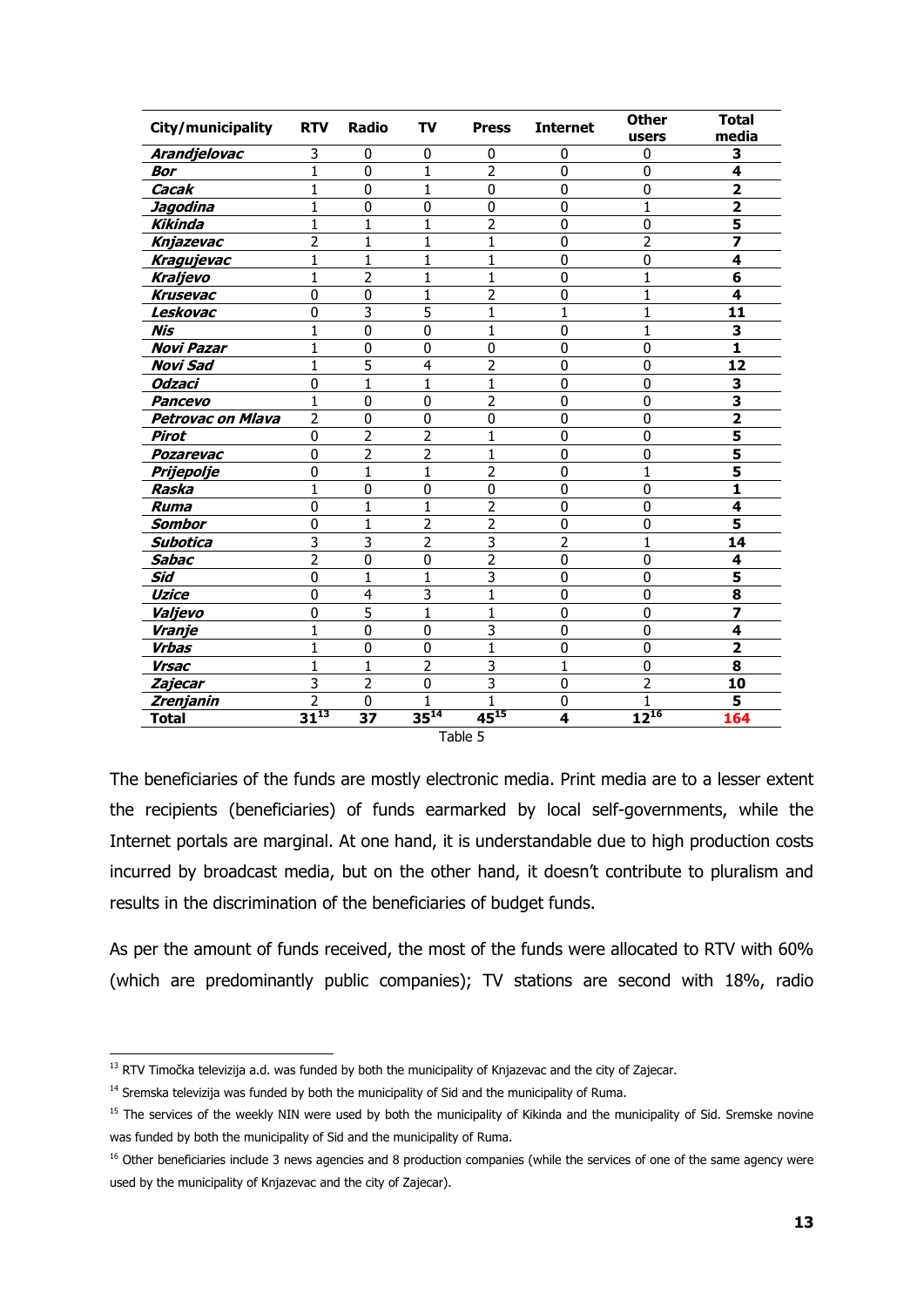stations follow with 14%, while the share of all the other recipients is less than 10% in the overall distribution (Table 6).

| <b>Type of media</b> | <b>Amount</b>  | $\frac{0}{0}$ |
|----------------------|----------------|---------------|
| <u>RTV</u>           | 512.553.950,11 | 60%           |
| Radio                | 122.104.771,94 | 14%           |
| TV                   | 150.865.800,77 | 18%           |
| Press                | 55.461.479,34  | 7%            |
| Internet             | 510.000,00     | 0%            |
| Other users          | 7.166.434,62   | 1%            |
| A total of           | 848.662.436,78 | 100%          |
|                      | ___            |               |

Table 6

#### <span id="page-16-0"></span>**3.3 Allocation by type of ownership**

A considerable difference in the allocation of funds is visible if we observe the ownership type: public companies, where the municipality is the founder of the media, and privately owned media. Although the private media are the predominant recipients of funds, the amount they receive in total is much lesser than the amounts received by public information companies as indirect budget beneficiaries. The allocations for public information companies amount to 73% of the overall funds allocated, while private media share the remaining 27% (Table 7).

| Municipality/town | $\frac{1}{2}$ | $\mathsf{O}\mathsf{V}_\mathbf{0}$ |
|-------------------|---------------|-----------------------------------|
| Arandjelovac      | 80%           | 20%                               |
| Bor               | 96%           | 4%                                |
| Jagodina          | 100%          | 0%                                |
| Kikinda           | 40%           | 60%                               |
| Kragujevac        | 84%           | 16%                               |
| Leskovac          | 64%           | 36%                               |
| Nis               | 75%           | 25%                               |
| <b>Novi Pazar</b> | 100%          | 0%                                |
| Novi Sad          | 84%           | 16%                               |
| Odzaci            | 88%           | 12%                               |
| Pancevo           | 98%           | 2%                                |
| Pirot             | 30%           | 70%                               |
| Pozarevac         | 65%           | 35%                               |
| Raska             | 100%          | 0%                                |
| Sombor            | 42%           | 58%                               |
| Subotica          | 68%           | 32%                               |
| Sabac             | 96%           | 4%                                |
| Sd                | 26%           | 74%                               |
| Vranje            | 98%           | 2%                                |
| Vrbas             | 97%           | 3%                                |
| Zrenjanin         | 10%           | 90%                               |
| Total             | 73%           | 27%                               |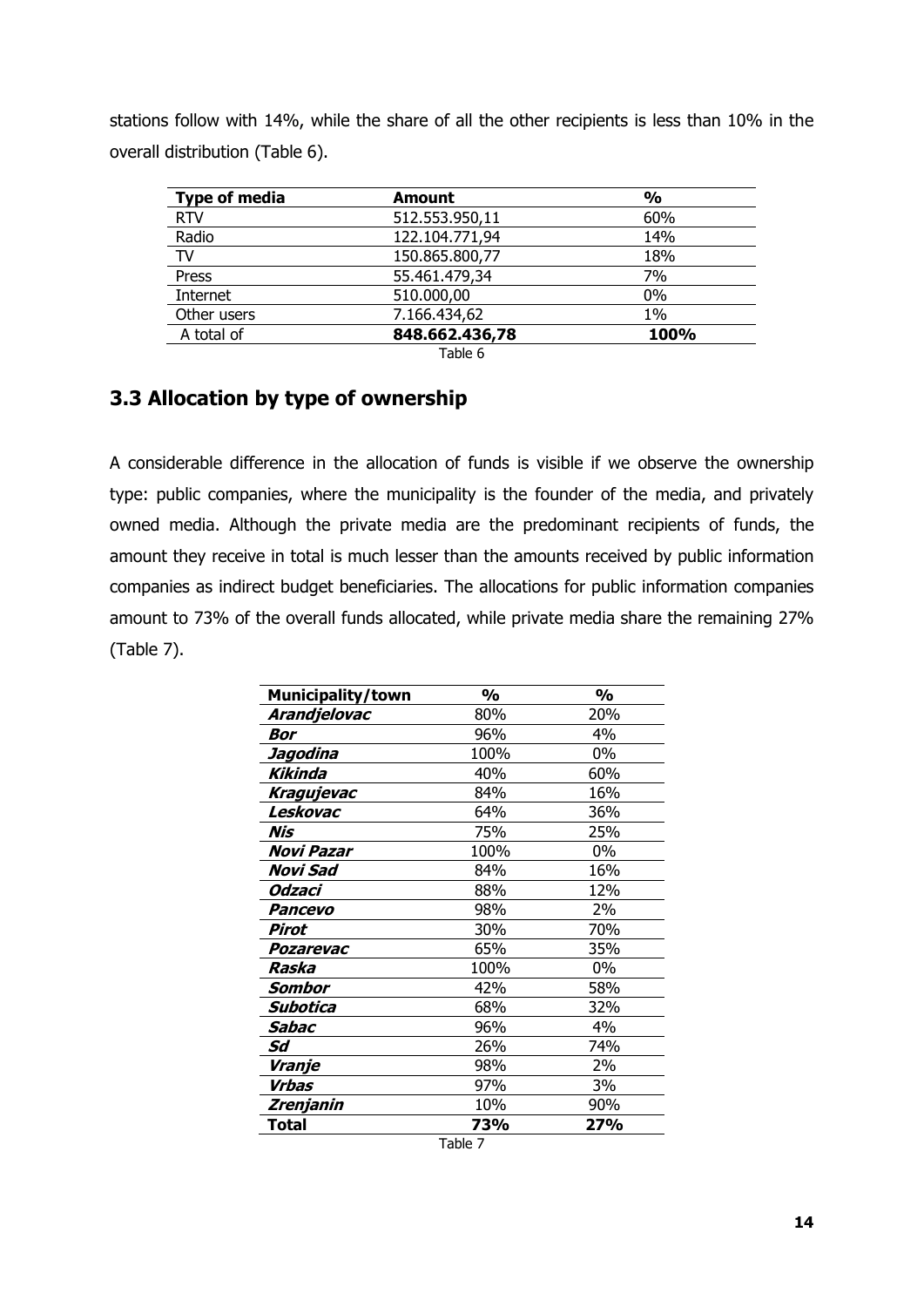Hence, only one private station has made it among the top 15 media as per the amount of funds received from local self-governments (Table 8).

|                | <b>Municipality/town</b> | <b>Name of media</b>                                                 | <b>Amount</b> | <b>Ownership</b><br>type  |
|----------------|--------------------------|----------------------------------------------------------------------|---------------|---------------------------|
| 1              | Novi Sad                 | Novosadska TV, Townski<br>informativni centar "Apolo" Novi Sad       | 74.983.860,00 | Public<br>Company<br>(PC) |
| $\overline{2}$ | Pancevo                  | RTV Pančevo                                                          | 68.978.216,97 | PC                        |
| 3              | Kragujevac               | RTK, PE Radio televizija Kragujevac                                  | 61.280.000,00 | PC                        |
| $\overline{4}$ | Jagodina                 | RTV Jagodina, JIP Novi put                                           | 52.108.948,00 | PC                        |
| 5              | Novi Pazar               | Regionalna RTV Novi Pazar, Public<br><b>Information Enterprise</b>   | 49.088.667,00 | PC.                       |
| 6              | Nis                      | RTV Niška televizija, Public<br><b>Information Enterprise</b>        | 44.000.000,00 | PC.                       |
| 7              | Subotica                 | Radio Subotica, Public Information<br>Enterprise                     | 40.500.000,00 | PC                        |
| 8              | Vranje                   | <b>RTV Vranje</b>                                                    | 39.534.509,00 | PC                        |
| 9              | <b>Bor</b>               | RTV Bor, Press radio i film, Public<br><b>Information Enterprise</b> | 36.993.032,11 | PC.                       |
| 10             | Raska                    | PE Radio i TV Raška                                                  | 26.447.000,00 | PC                        |
| 11             | Vrbas                    | RTV Vrbas                                                            | 25.857.391,06 | PC                        |
| 12             | <b>Sabac</b>             | RTV Sabac, Public Information<br>Enterprise                          | 22.569.876,00 | PC                        |
| 13             | Leskovac                 | PE Radio Leskovac                                                    | 17.277.917,00 | PC                        |
| 14             | Zajecar                  | Timočka televizija i radio a.d.                                      | 14.900.000,00 | private                   |
| 15             | <b>Kikinda</b>           | Radio Kikinda, PE Informativni<br>centar Kikinda                     | 12.215.209,00 | PC                        |

Table 8

## <span id="page-17-0"></span>**3.4 Allocation by coverage**

As per coverage, the highest percentage of allocated funds went to regional media (44.02%), followed by local media (31.59%) and combined media, which involve broadcasting at the local and regional level (23.57%) (Table 9).

| <b>Coverage/frequency</b>   | <b>Amount</b>  | $\frac{0}{0}$ |
|-----------------------------|----------------|---------------|
| regional                    | 371.748.860,45 | 44,02%        |
| local                       | 266.797.841,92 | 31,59%        |
| combined                    | 199.058.347,14 | 23,57%        |
| national                    | 3.972.333,05   | 0,47%         |
| cable                       | 2.918.590,00   | 0,35%         |
|                             | 844.495.972,56 |               |
| <b>Production companies</b> | 4.166.464,22   |               |
|                             | 848.662.436,78 |               |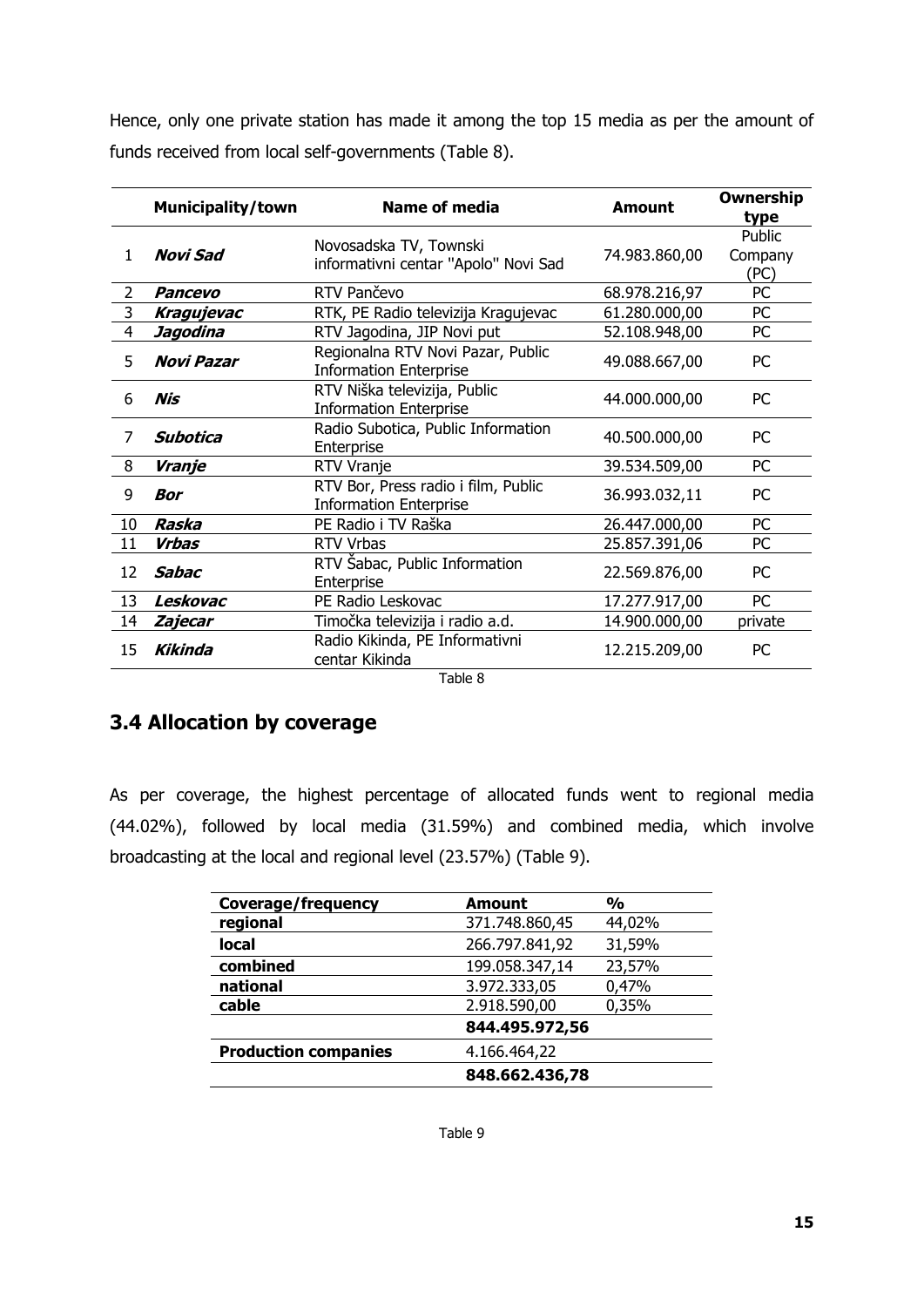# <span id="page-18-0"></span>**4. Expenditure models**

#### <span id="page-18-1"></span>**4.1 Main allocation models**

The records show major inconsistencies and different practices of financing media and expenditure of public funds intended for public information. This is evidence of a type of autonomy enjoyed by local self-governments in disposing of budget money and the financing of those activities they believe to be the most suitable for their local communities. Difference practices, with a minimum of joint standards, however, open the way for discretional interpretation of legal provisions and non-transparent expenditures.

Four main models of financing local and regional media are:

- 1. Subsidies to public companies
- 2. Direct contracting
- 3. Open competitions for enhancing public information
- 4. Public procurement

Of the above models, among the observed municipalities as per the percentage of earmarked funds, subsidies are the most dominant, with 71.78%, followed by direct contracting with around 15.08%, while the remaining two models, which involve some kind of competitiveness, account for a total of 13.14%, of which open competition with slightly more than 9.82% and public procurement with 3.32% (Graph 4).

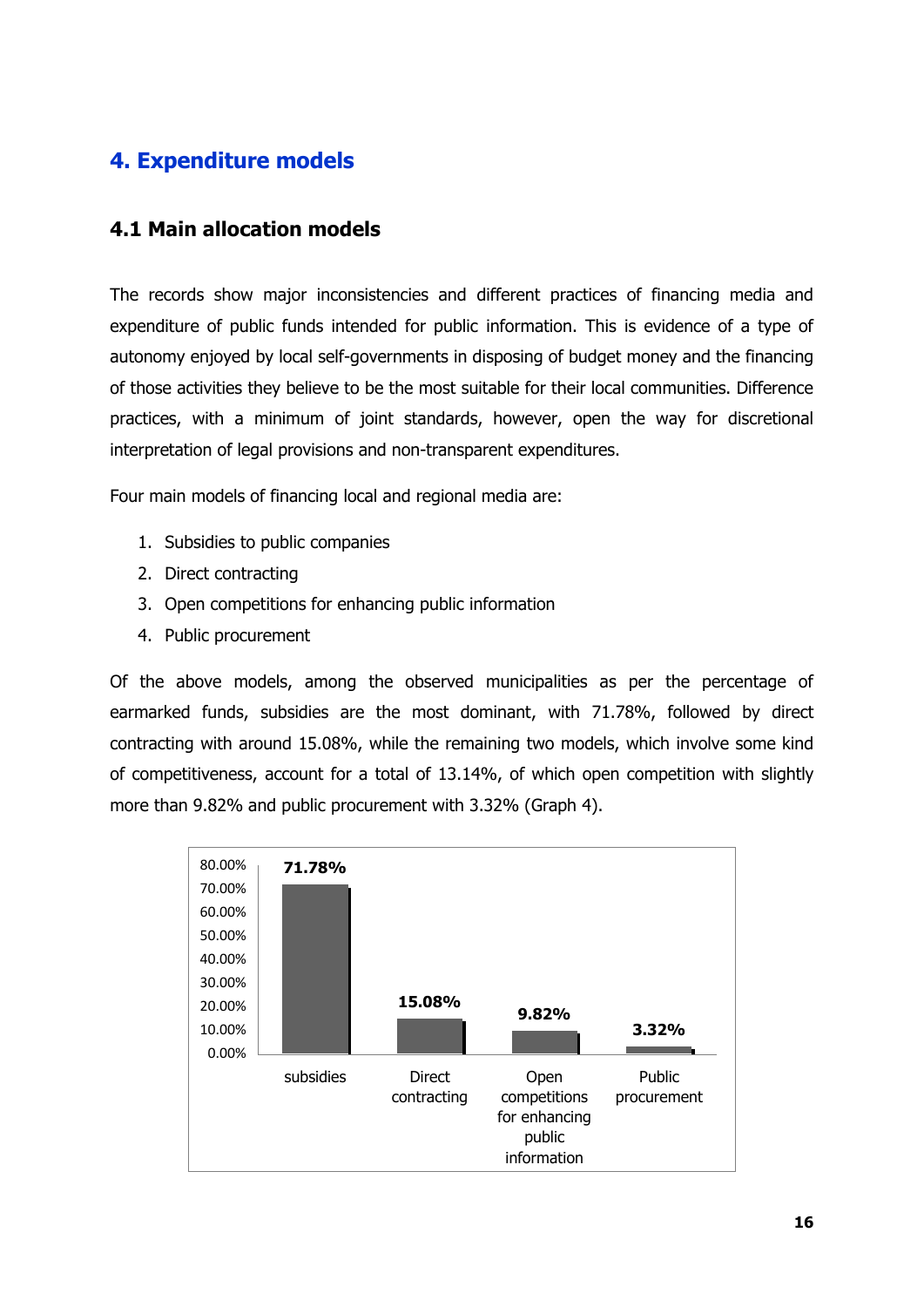#### <span id="page-19-0"></span>**4.2 Allocation models by subject of financing**

In the scope of these four main models, other subcategories have been identified as per the subject of financing, such as the procurement of services in the field of public information about the activities of local self-government, on which 14.09% of the funds, allocated to media by local self-governments, are spent. The monitoring of the work of local selfgovernments is financed through public procurement (1.92%) and partially through open competitions for enhancing public information (7.14 %) (Table 10).

| Grounds                                                                                                                     | Amount         | $\frac{0}{0}$ |
|-----------------------------------------------------------------------------------------------------------------------------|----------------|---------------|
| Direct contracting, service procurement in the field of public<br>information about the activities of local self-government | 119.570.830,25 | 14,09%        |
| Direct contracting, advertising and promotion                                                                               | 7.991.016,87   | 0,94%         |
| Direct contracting, co-financing of programming content                                                                     | 400.000,00     | $0,05\%$      |
| Public procurement, service procurement in the field of public<br>information about the activities of local self-government | 16.256.915,06  | 1,92%         |
| Public procurement, advertising and promotion                                                                               | 2.146.078,71   | 0,25%         |
| Public procurement, co-financing of programming content                                                                     | 9.779.720,00   | 1,15%         |
| Open competition, co-financing of content – enhancing<br>information of ethnic minorities and disabled persons              | 22.799.040,00  | 2,69%         |
| Open competition, co-financing of content - enhancing public<br>information                                                 | 60.578.313,00  | 7,14%         |
| Subsidies to public companies                                                                                               | 609.140.522,89 | 71,78%        |
| Total                                                                                                                       | 848.662.436,78 |               |
| Table 10                                                                                                                    |                |               |

#### <span id="page-19-1"></span>**4.3 Subsidies**

Subsidies are allocated to public companies (PC) as indirect budget beneficiaries.

Public information companies, the so-called local public service broadcasters, are predominantly financed through subsidies as indirect budget beneficiaries. Out of 32 local self-governments covered by this research, 19 have allocated funds to public companies by granting them subsidies. Of that number, 11 are RTV stations, 7 radio stations and one TV station (Graph 5); 10 with regional, 3 with local and 6 with a combined frequency-coverage (Graph 6).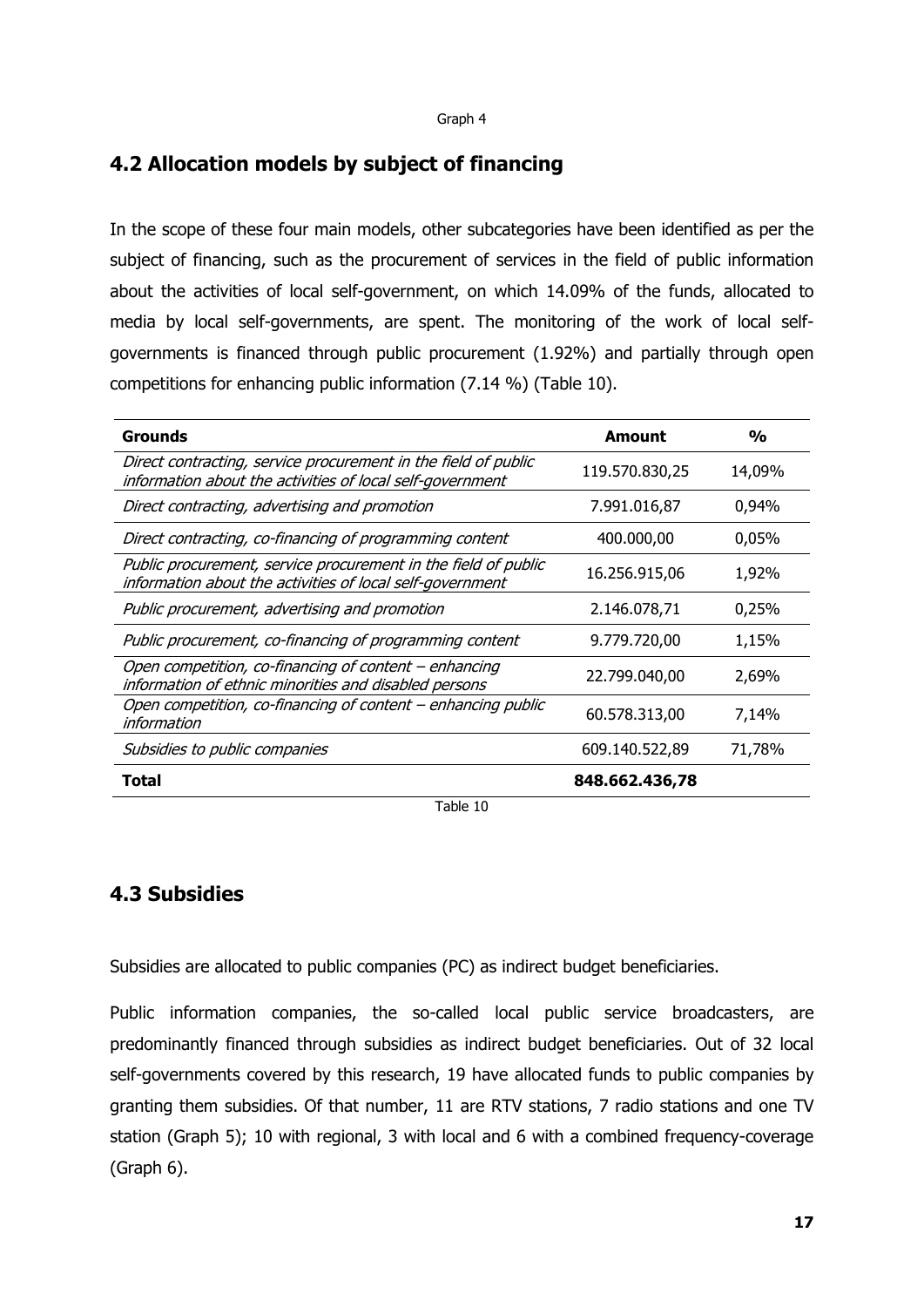







The total amount spent was 609.140.522,89 dinars or 71 % of the total funds intended for public information (table 11). These public companies use this money to finance salaries, taxes and employee benefits, operational costs (electricity, rent, phones, etc.), as well as the costs of production of content. At the end of each calendar year, public information companies are required to submit to the local council (municipality/town) a report about their activities and to explain the expenditure of funds.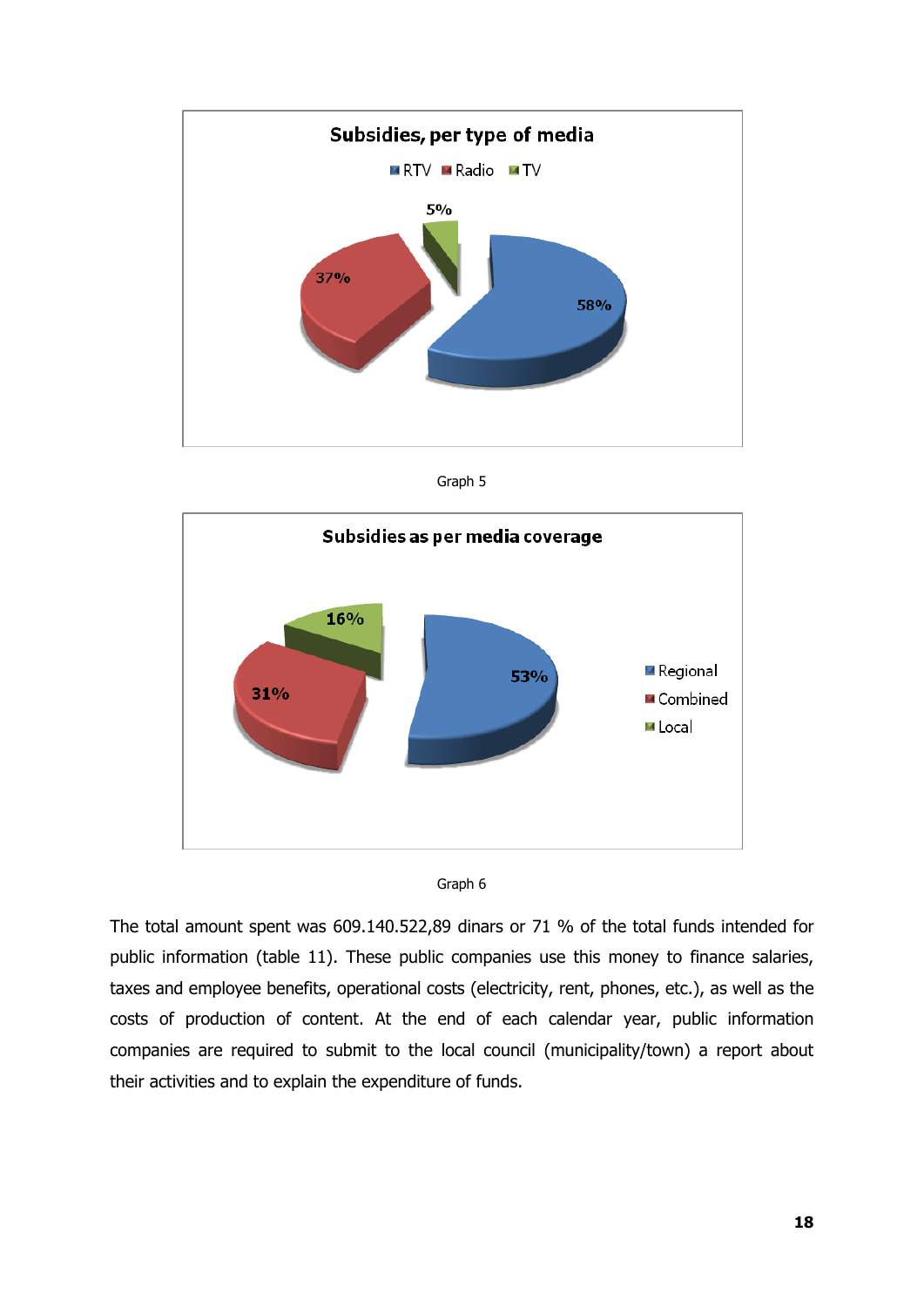| <b>Municipality/town</b> | Name of media                                               | <b>Amount</b>  |
|--------------------------|-------------------------------------------------------------|----------------|
| Novi Sad                 | Novosadska TV, Townski informativni centar "Apolo" Novi Sad | 74.983.860,00  |
| Pancevo                  | RTV Pančevo                                                 | 68.978.216,97  |
| Kragujevac               | RTK, PE Radio televizija Kragujevac                         | 61.280.000,00  |
| Jagodina                 | RTV Jagodina, JIP Novi put                                  | 52.108.948,00  |
| <b>Novi Pazar</b>        | Regionalna RTV Novi Pazar, Public Information Enterprise    | 49.088.667,00  |
| Nis                      | RTV Niška televizija, Public Information Enterprise         | 44.000.000,00  |
| Subotica                 | Radio Subotica, Public Information Enterprise               | 40.500.000,00  |
| Vranje                   | <b>RTV Vranje</b>                                           | 39.534.509,00  |
| Bor                      | RTV Bor, Press radio i film, Public Information Enterprise  | 36.993.032,11  |
| Raska                    | PE Radio i TV Raška                                         | 26.447.000,00  |
| Vrbas                    | RTV Vrbas                                                   | 25.857.391,06  |
| Sabac                    | RTV Sabac, Public Information Enterprise                    | 22.569.876,00  |
| Leskovac                 | PE Radio Leskovac                                           | 17.277.917,00  |
| Kikinda                  | Radio Kikinda, PE Informativni centar Kikinda               | 12.215.209,00  |
| Arandjelovac             | RTV Sumadija, Public Information Enterprise                 | 12.000.000,00  |
| Pozarevac                | Radio Požarevac, Public Information Enterprise              | 11.504.597,75  |
| <b>Odzaci</b>            | Radio Odžaci, PE Informativni centar Odžaci                 | 7.247.299,00   |
| Sombor                   | Radio Sombor a.d.                                           | 3.500.000,00   |
| Sid                      | Radio Sid, Public Information Enterprise                    | 3.054.000,00   |
| Total                    |                                                             | 609.140.522,89 |

Table 11

The financing of these public companies have led to the biggest debates among the expert public. Local self-governments hold founding rights to these public companies, pursuant to the Law on Local Self-Government. However, on the other hand, this possibility has collided with other legal concepts, particularly with those from the Broadcasting Law.

It remains to be seen what the future status of these companies will be  $-$  the Media Strategy foresees a complete withdrawal of the state from media ownership, as well as the establishment of regional public service broadcasters.

#### <span id="page-21-0"></span>**4.4 Direct contracting**

More than a half, namely 27 local self-governments, has opted for purchasing public information services through direct contracting with individual media outlets, on the basis of a Decision of local self-government authorities (the Council or the Assembly). Using their legal competences, more than 127 million dinars were spent in this way, which amounts to 15.07% of the total money earmarked for public information in the observed municipalities.

A total of 95 media are beneficiaries of these funds, of which 14 RTV stations, 25 TV stations, 15 radio stations, 30 print media, 7 production companies, two news agencies and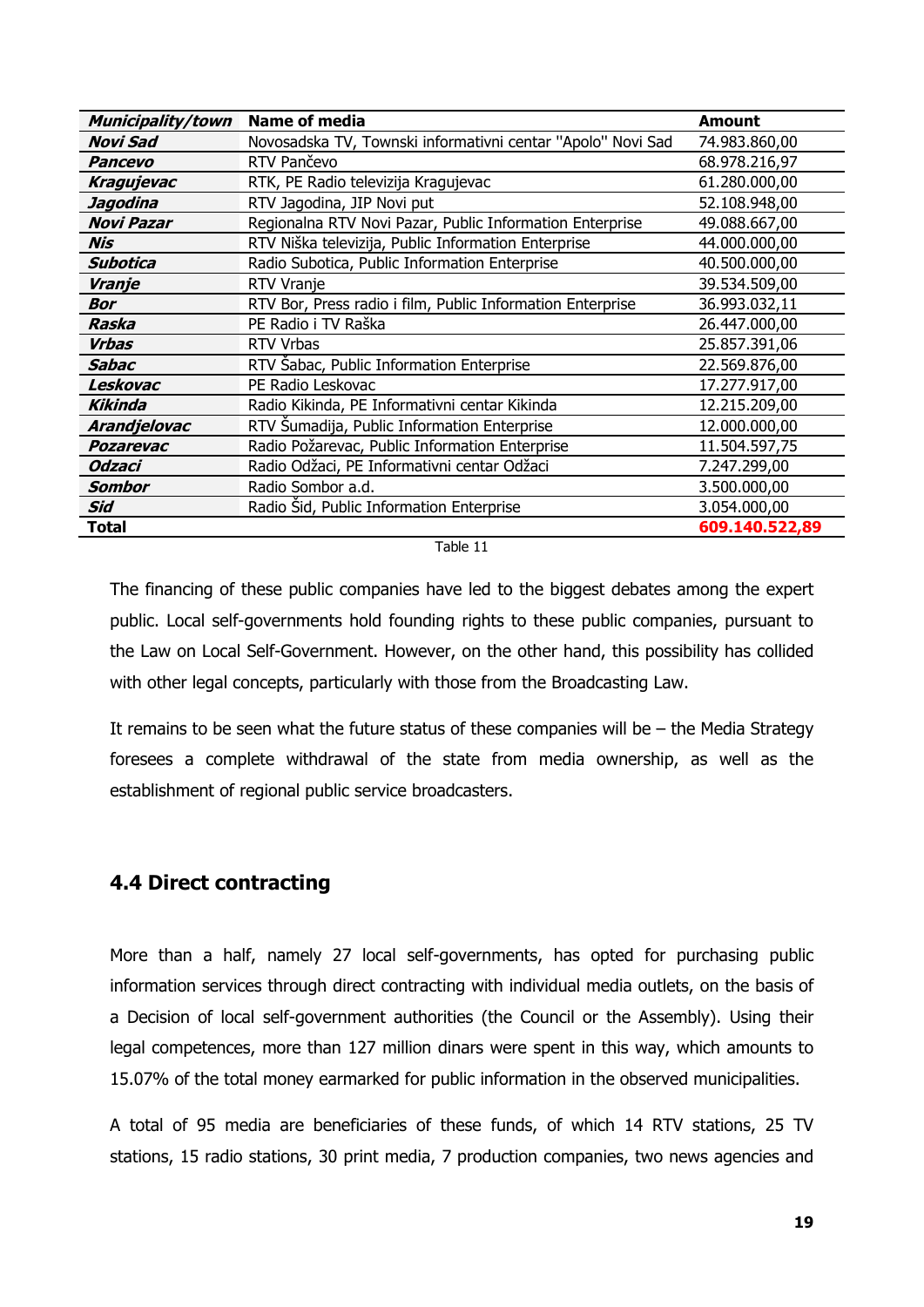two Internet portals (Graph 7). As for coverage, through direct contracting, contracts were concluded with 60 local media, 19 regional media, two national media, five with combined coverage and two cable broadcasters (excluding production companies)(Graph 8).



Graph 7





Although the needs for public information differ among municipalities, the common denominator for all local self-governments is the fact that, under this model, what they most often finance is content about the work of the local self-government.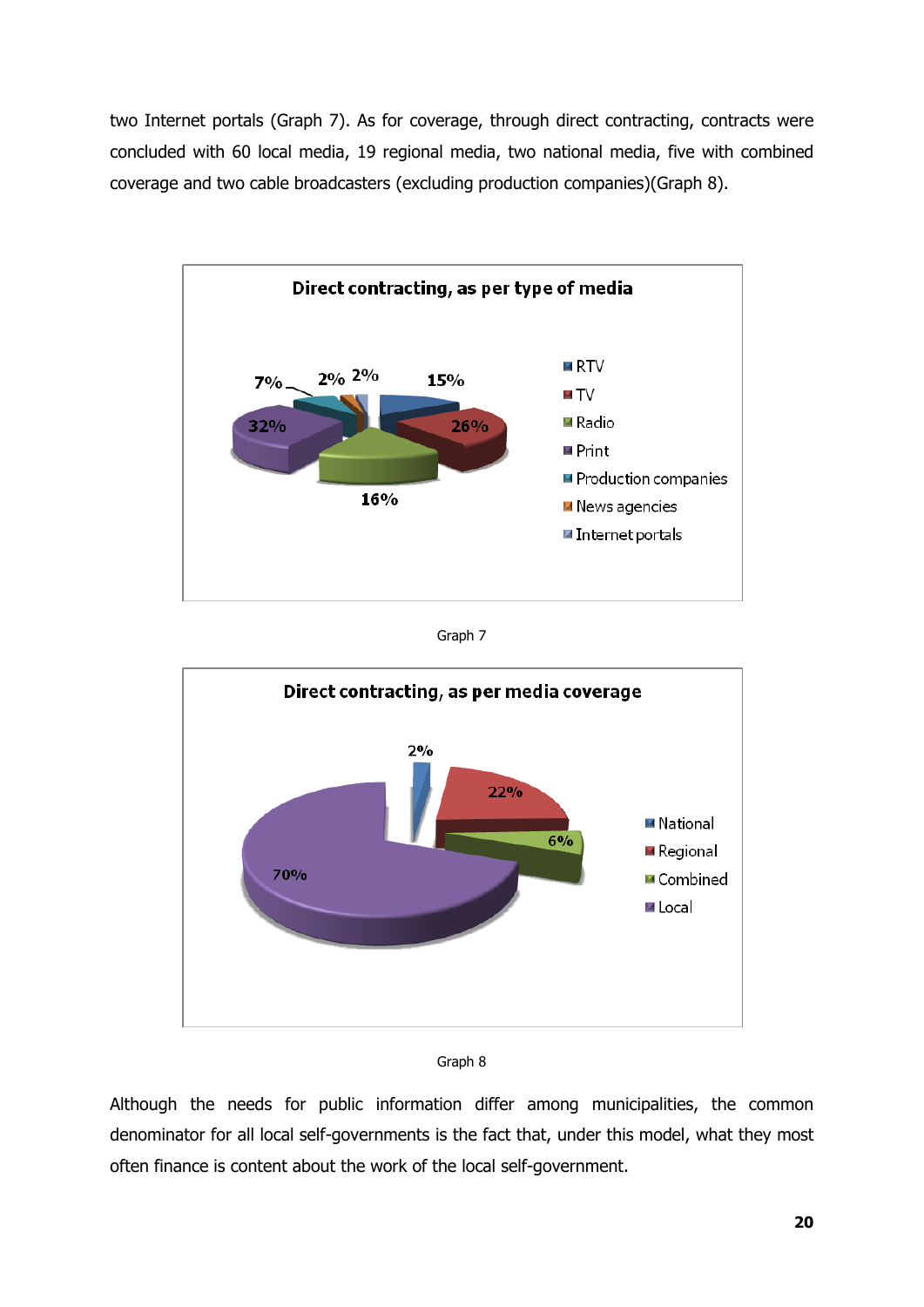Local self-governments have mainly financed reporting about their activities (the work of the local self-government, local public companies, cultural, sports and other activities organized by the local self-governments) and almost 120 million out of the earmarked 127.961.847,12 million dinars were spent on that. About 8 million dinars were spent on advertising and promotion (the largest beneficiary of the funds is Radio Pirot with 1.485.277,8 dinars), while the smallest amount – about 400 thousand dinars – were spent by the municipal administration of Sabac for the co-financing of concrete programming (Graph 9).





This model of media financing involves two ways of financing: 1) contract-based, where the contract determines the total amount, subject of financing, deadlines and mutual obligations of the local self-government and the media, and 2) direct invoice-based payment.

Of 95 media beneficiaries of the said funds, only four are public companies, while the rest are private media. The beneficiaries are for the most part media with local coverage/distribution and to a lesser extent regional media.

#### <span id="page-23-0"></span>**4.5 Open Competitions for enhancing public information**

Open competitions boosting content production are considered the best model of media financing. Fair and transparent conditions for participating in open competitions, clearly determined amount of money that is earmarked and rules about the distribution thereof, encouraging healthy competition on the basis of clearly defined criteria for project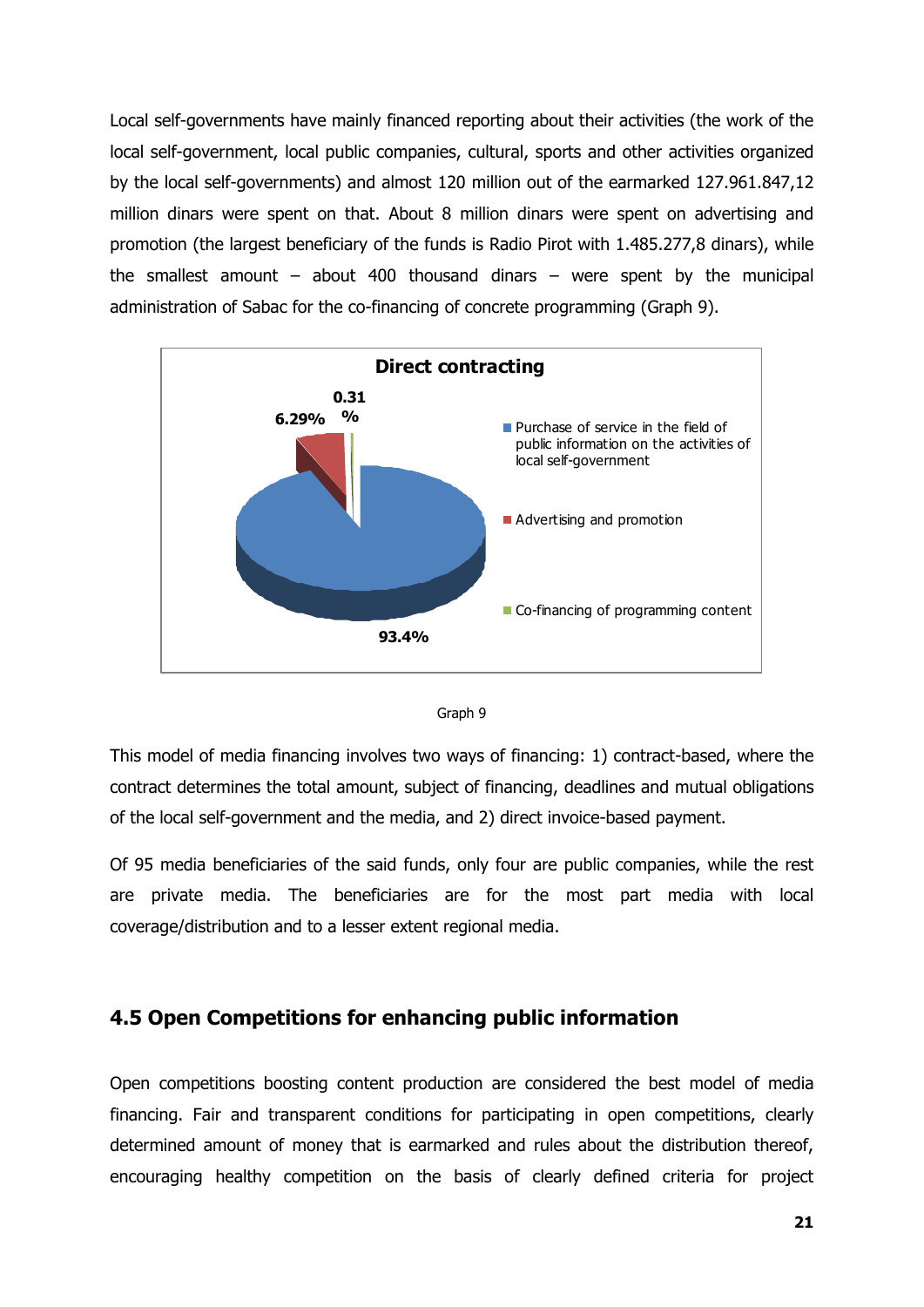evaluation, promoting the production of original quality content – these are only some of the advantages of this financing model. Two notable characteristics of open competitions contributing to transparency and public insight in the efficiency and results of budget expenditures are: 1) clearly defined, non-discriminatory conditions for participating in the open competition and 2) the obligation of media to submit narrative and financial reports about the expenditures.

In spite of the above, only 6 local self-governments (covered by the research) opted for that model, namely Novi Sad, Sombor, Zajecar, Subotica, Valjevo and Pirot. The overall funds that were earmarked in such a way are slightly more than 83 million dinars, while the individually allocated funds range from 3.5 million dinars (the average allocated to RTV or TV stations) and one million dinars (allocated in average to print media and radio stations). Variations in individual amounts are great and range from 65 thousand dinars (the amount paid by the municipality of Zajecar to the "Timok" newspaper) to almost 15 million dinars (the amount paid to Timocka TV station).

43 media in total are using these funds  $-$  7 RTV stations, 8 TV stations, 16 radio stations, 8 print media, two online portals and two production companies (Graph 10). As much as 31 beneficiaries have a local frequency/distribution, while 8 have a regional frequency. Finally, they include one cable broadcaster and one with combined coverage (this does not include production companies) (Graph 11).



Graph 10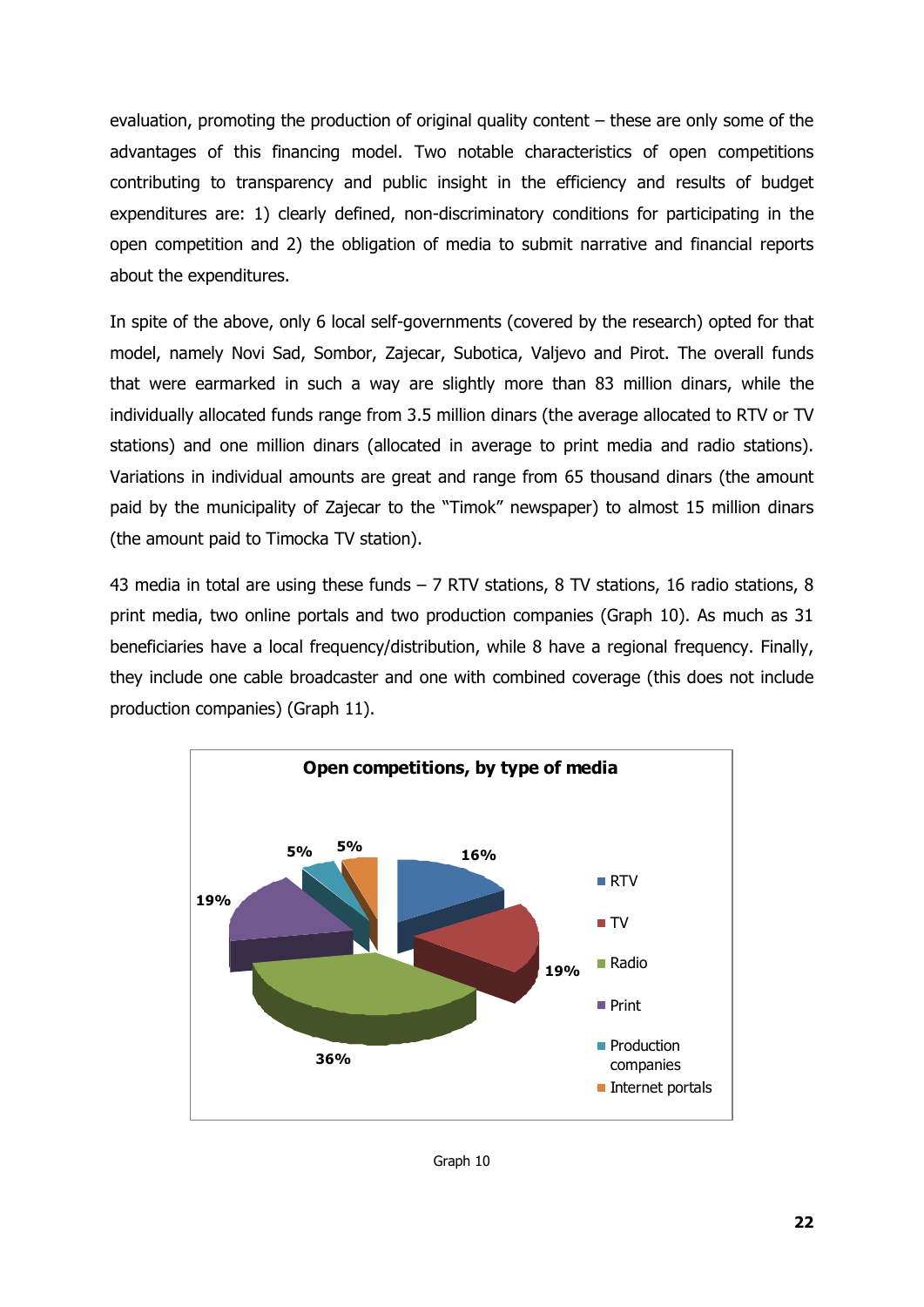



In four local self-governments – Valjevo, Pirot, Subotica and Zajecar – an open competition was called for enhancing public information, while two local self-governments – Novi Sad and Sombor – have called an open competition for enhancing information in minority languages and for disabled persons (Graph 12).





The bulk of the money allocated in public competitions is aimed at enhancing public information, which involves "monitoring of the work of the local government and public companies" and "the realization of projects in the field of public information".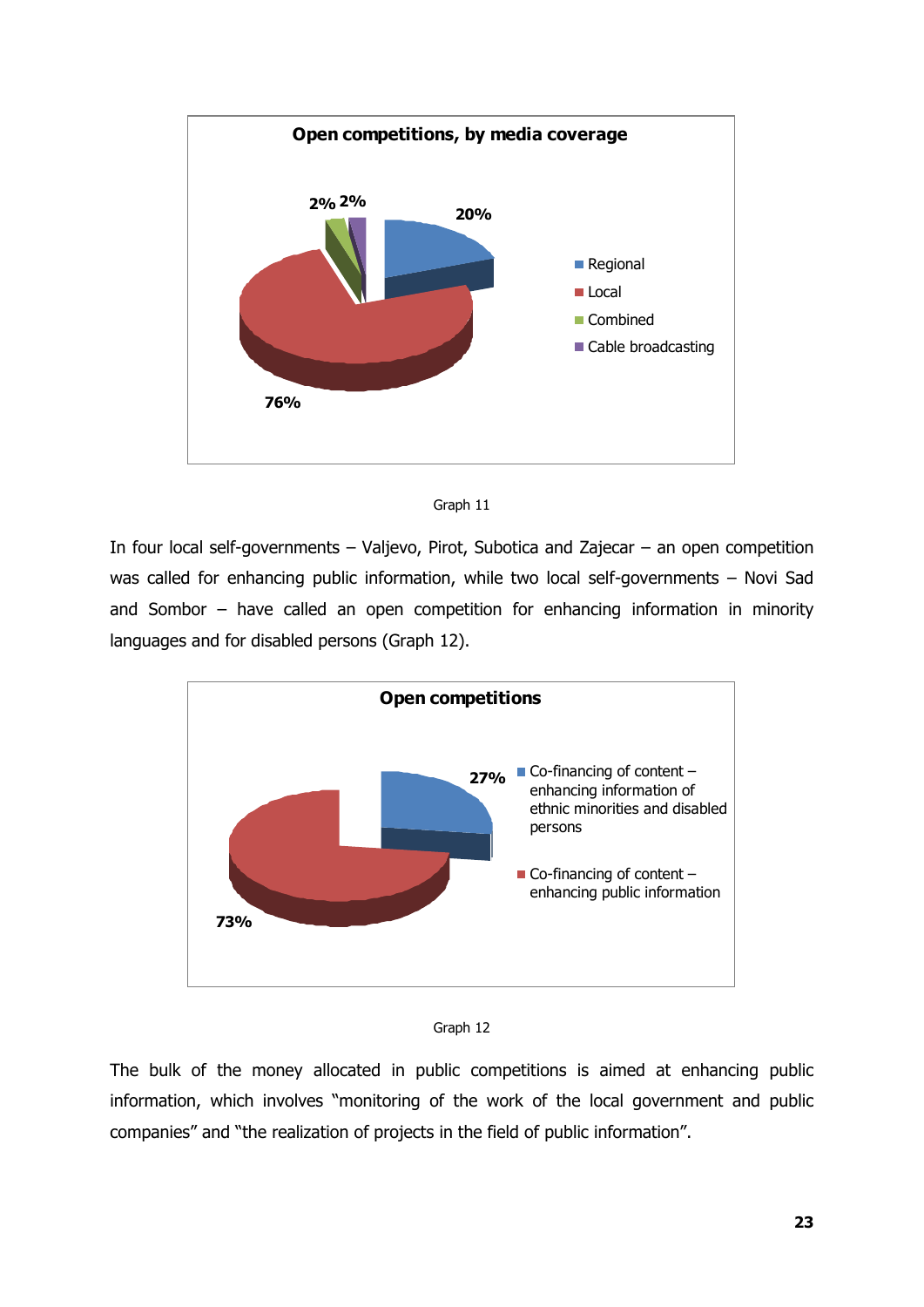The highest percentage of its budget for the financing of media on the basis of an open competition was allocated by the town of Zajecar – 98.63%. Only Novi Sad had an open competition explicitly promoting the right to information of disabled persons.

Akin to the different practices as to the subject of the open competitions called, there are differences as to the criteria for the evaluation of the quality and relevance of the proposals received. Practice has shown that the open competitions called suffer from certain shortcomings, which creates room for improvement of, before all, the type of content financed – the competitions should target innovative and original production, which will yield new quality and not mere co-financing of the operation of certain media or content related to reporting on the work of the local government, which is the subject prescribed by most local self-governments as a competition requirement.

The majority of beneficiaries are private media companies, as well as four public companies and six citizens' associations.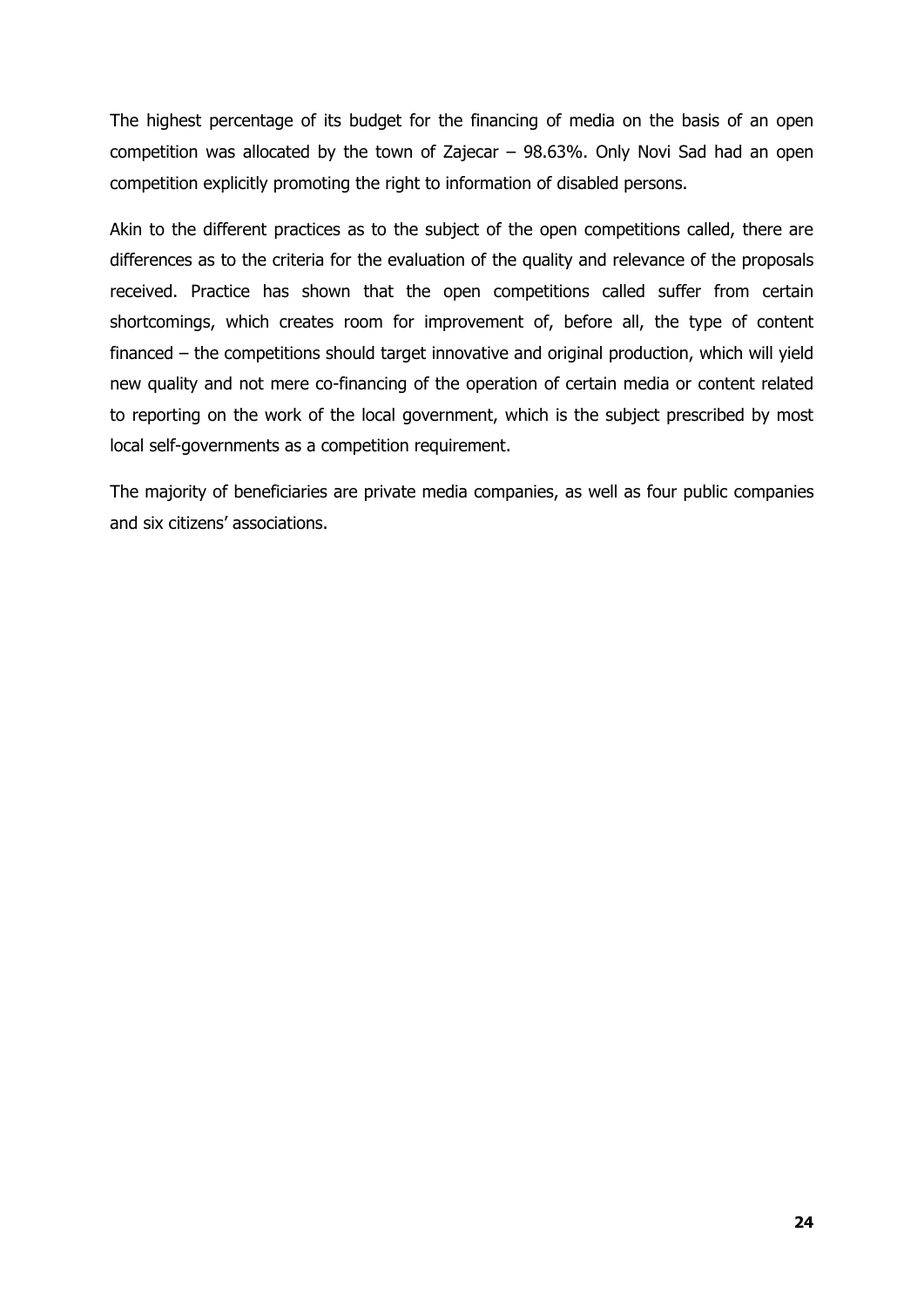| <b>Town</b>   | <b>Number</b><br>of<br>media | <b>Subject of competition</b><br><b>Amount</b> |                                                                                                                                                                                                                                     | <b>Criteria</b>                                                                                                                                                                                                                                                                                                                                             | % of overall media<br>allocations |
|---------------|------------------------------|------------------------------------------------|-------------------------------------------------------------------------------------------------------------------------------------------------------------------------------------------------------------------------------------|-------------------------------------------------------------------------------------------------------------------------------------------------------------------------------------------------------------------------------------------------------------------------------------------------------------------------------------------------------------|-----------------------------------|
| Novi<br>Sad   | 11                           | 19.699.040,00                                  | Financing or co-financing of programs<br>and projects in the field of promoting<br>public information of ethnic and<br>minority communities, as well as the<br>public competition for enhancing<br>information for disabled persons | Rules on the manner, standards and criteria for the<br>selection of projects from the field of public information co-<br>financed from the municipal budget of City of Novi Sad.                                                                                                                                                                            | 20,81 %                           |
| Pirot         | 5                            | 14.550.000,00                                  | Financing of the monitoring of the work<br>of the local government and public<br>companies                                                                                                                                          | Share of the funds from the municipal budget in the<br>planned total budget of the participants in the open<br>competition, registration and performance of activity on the<br>territory of the municipality, quality of the news program,<br>business tradition, collaboration record with local self-<br>government, awards                               | 78,54 %                           |
| <b>Sombor</b> | $\mathbf{1}$                 | 3.100.000,00                                   | Information in ethnic minority<br>languages                                                                                                                                                                                         | Information in ethnic minority languages, the requirement<br>that the registered organization does not receive funds<br>from the Republic of Serbia, the Autonomous Province of<br>Vojvodina or from donations; that it is registered and<br>operates on the territory of the town of Sombor and that it<br>reports about the work of the local government. | 34,61 %                           |
| Subotica      | 13                           | 17.100.000,00                                  | Financing or co-financing of programs<br>and projects in the field of public<br>information                                                                                                                                         | Programs, projects and articles about the work and activity<br>of the local government; daily issues of general interest for<br>the citizens of the town; contributing to the affirmation of<br>the values of coexistence, multiculturalism and religious<br>tolerance on the territory of the town.                                                        | 28,79 %                           |
| Valjevo       | 6                            | 3.400.000,00                                   | Financing of the monitoring of the work<br>of the local government and public<br>companies                                                                                                                                          | Regional or local frequency for broadcasting on the territory<br>of the town; radio or TV program; number, time slot and<br>duration of news programs; number, time slot and duration<br>of other programs on themes that are the subject of the<br>open competition                                                                                        | 70,34 %                           |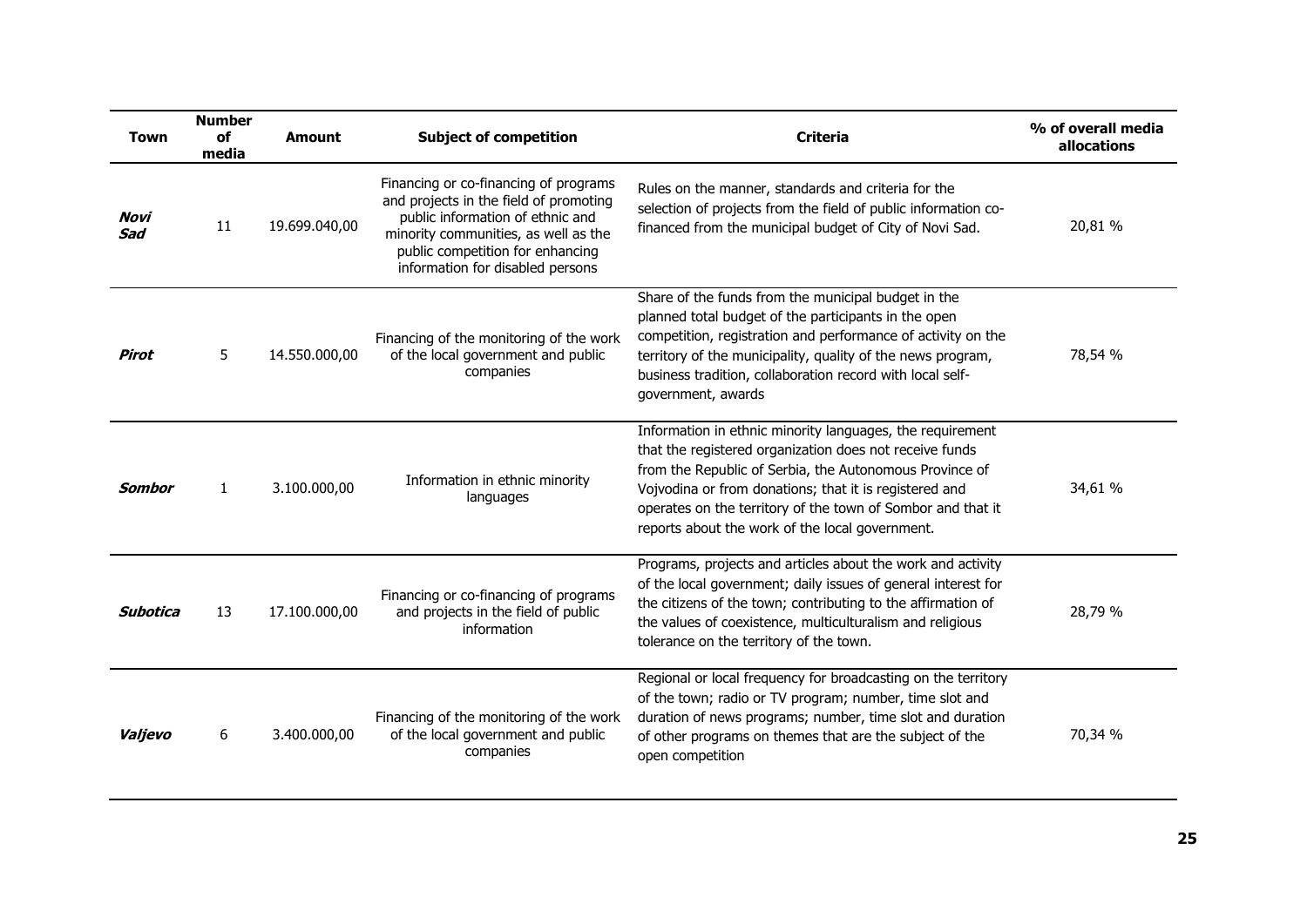| Zajecar |  | 25.528.313,00 | Financing or co-financing of programs<br>and projects in the field of public<br>information | Importance of the news program for the realization of the<br>right to public information; contribution to the diversity of<br>media content and pluralism of ideas and values; enhanced<br>media creativity in the fields of culture, science and<br>education; information and education of children and<br>youth; information and enhancing equality of all segments<br>of society; introduction of new IT and the development of<br>media literacy; contribution to the development of<br>investigative reporting; relevance of the program for the<br>development of the town of Zajecar and the region;<br>number of full-time employees; ratings | 98,63 % |
|---------|--|---------------|---------------------------------------------------------------------------------------------|--------------------------------------------------------------------------------------------------------------------------------------------------------------------------------------------------------------------------------------------------------------------------------------------------------------------------------------------------------------------------------------------------------------------------------------------------------------------------------------------------------------------------------------------------------------------------------------------------------------------------------------------------------|---------|
|---------|--|---------------|---------------------------------------------------------------------------------------------|--------------------------------------------------------------------------------------------------------------------------------------------------------------------------------------------------------------------------------------------------------------------------------------------------------------------------------------------------------------------------------------------------------------------------------------------------------------------------------------------------------------------------------------------------------------------------------------------------------------------------------------------------------|---------|

Table 12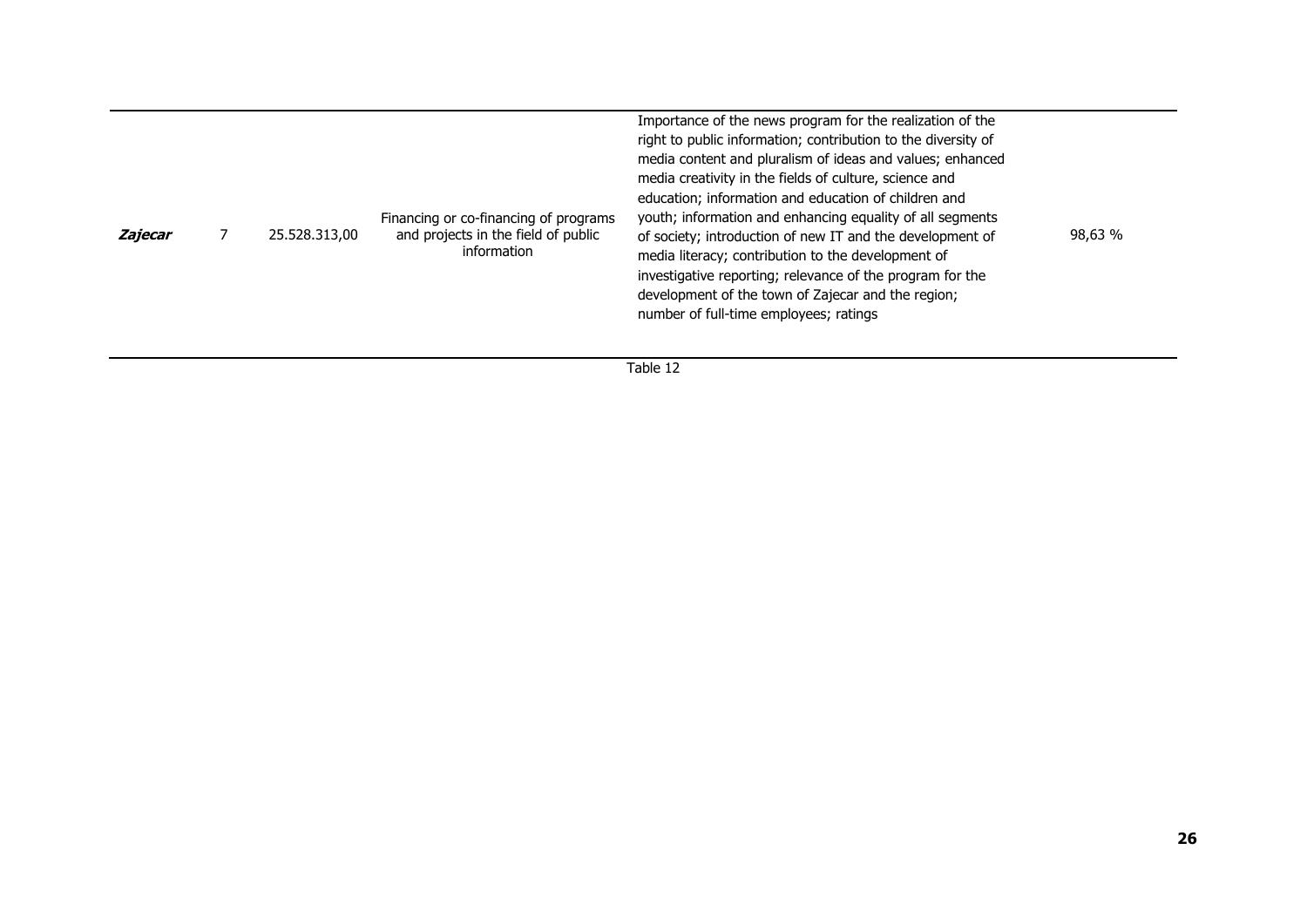### <span id="page-29-0"></span>**4.6 Public procurement**

In the observed sample, 8 local self-governments opted for purchasing public information services by the means of an open competition for public procurement, pursuant to the Public Procurement Law. These are Bor, Kragujevac, Krusevac, Pancevo, Subotica, Sombor, Nis and Sid. Depending on the subject of public procurement, 6 local self-governments (Bor, Kragujevac, Nis, Sombor, Subotica and Sid) resorted to this option in order to finance public information about their work and the work of local public companies, while the towns of Pancevo and Krusevac and the municipality of Sid financed advertising and promotion. Finally, the municipal administrations of Kragujevac and Sid used public procurement as the manner for co-financing and production of content.

The total amount spent on the open competition for public procurement is slightly more than 28 million dinars, namely 16.2 million dinars for the service of information about the work of the local self-government, 9.7 million dinars for content (production of specific programs/texts in print media), while 2.1 million were spent on advertising (Graph 13).





The beneficiaries of these services are 16 local media, of which 15 privately owned and one public company, 8 print media and 8 electronic media. In most cases, the criteria for the choice of bidder were the lowest price offered.

The open competitions that were implemented were mainly small value public procurement procedures or negotiated procedures without public call. Although the services pertaining to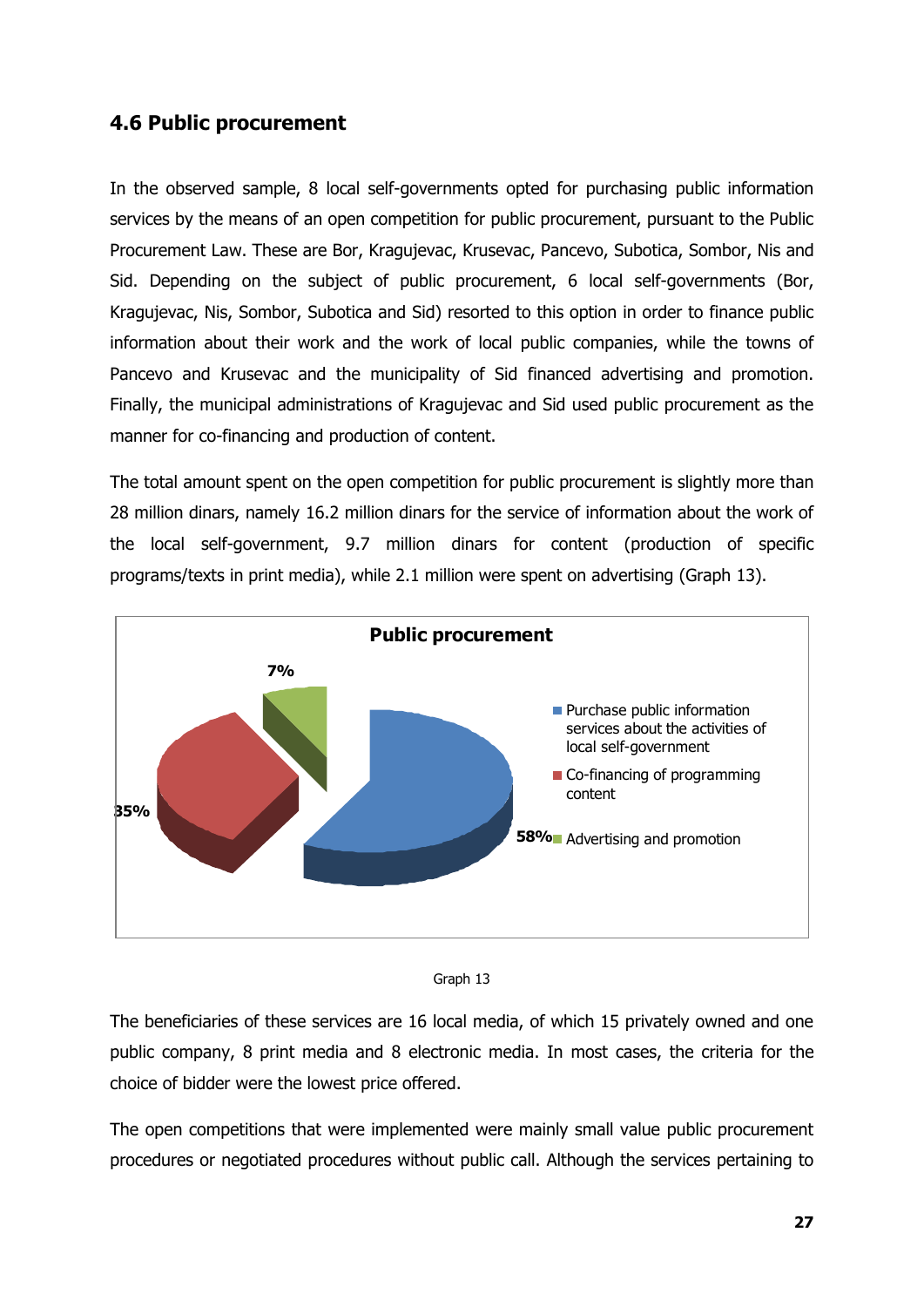the "purchase, development, production or co-production of radio and television program or air time" are strictly not falling into the competences of the Public Procurement Law, this Law nevertheless provides for several key principles in the implementation of such procedures, with the priority ones being cost-effectiveness and efficiency of the use of public funds, ensuring competition among bidders, transparency of public procurement procedures and equality of bidders.

## <span id="page-30-0"></span>**4.7 Diversification of financing models**

The most common financing model are subsidies to public companies and direct contracting for the purchase of services in the field of public information on the activities of local selfgovernment, which are enforced in 19 municipalities, seconded by direct contracting for the needs of advertising and promotion, which is realized in 11 municipalities.

In more than a half of municipalities observed, the financing models are diversified, i.e. more than one ways of distribution of funds to media are used, while in 9 local self-governments, the money from the budget is still distributed only under one model, of which direct contracting for purchasing services in the field of public information on the activities of local self-governments is the most common way in seven municipalities and towns, while the remaining two pertain to subsidies to public companies (Novi Pazar and Raska).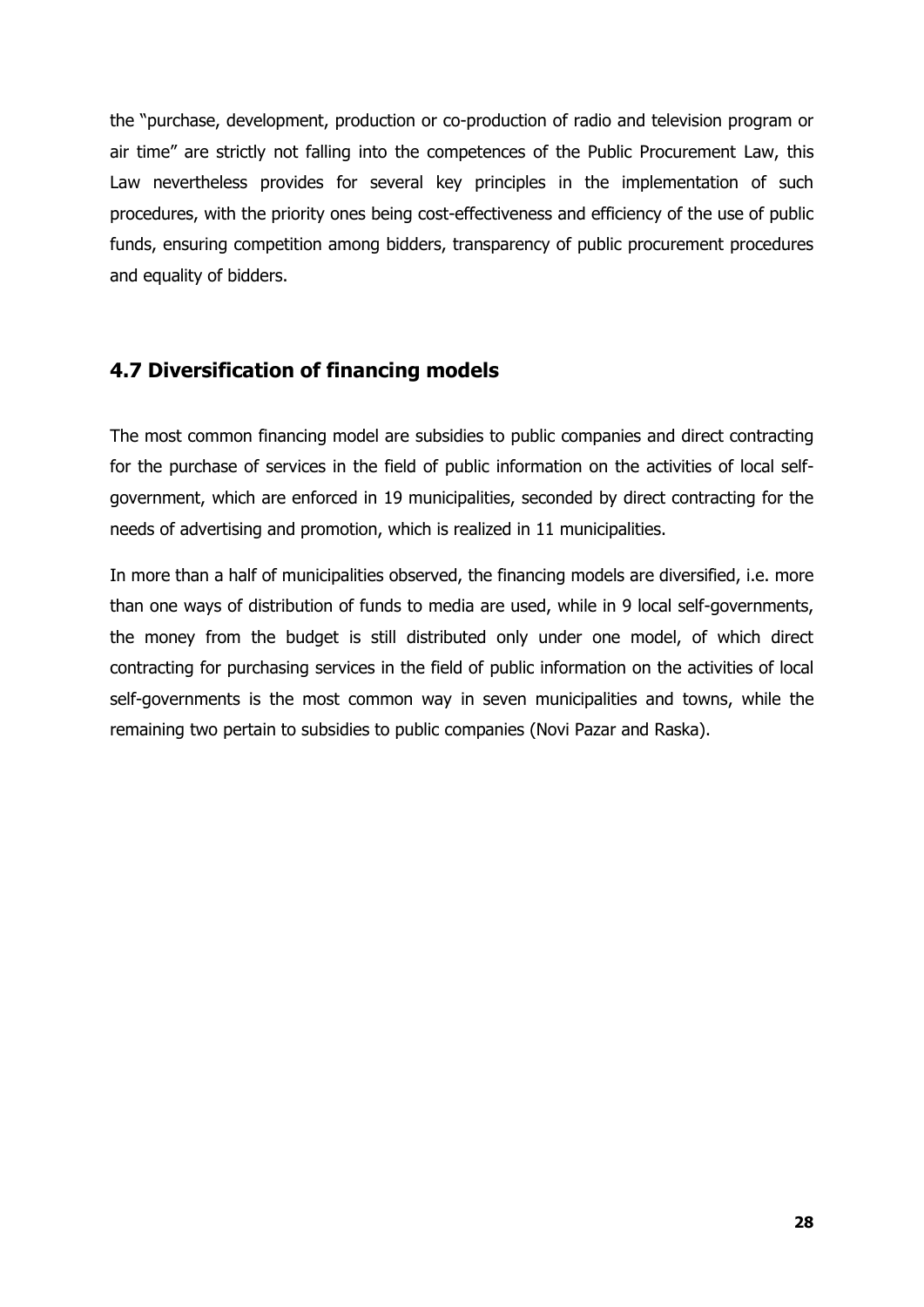| Town                 | <b>Direct</b><br>contracting,<br>purchase of<br>a service of<br>public<br><b>information</b><br>about the<br>work of<br>local self-<br>government | <b>Direct</b><br>contracting,<br>advertising<br>and<br>promotion | <b>Direct</b><br>contracting,<br>co-financing<br>of<br>programming<br>content | <b>Public</b><br>procurement,<br>purchase of a<br>service of<br>public<br><b>information</b><br>about the<br>work of local<br>self-<br>government | <b>Public</b><br>procurement,<br>advertising<br>and<br>promotion | <b>Public</b><br>procurement,<br>co-financing<br>of<br>programming<br>content | Open<br>competition,<br>co-financing<br>of content -<br>enhancing<br><b>information</b><br>of ethnic<br>minorities<br>and<br>disabled<br>persons | Open<br>competition,<br>co-financing<br>of content –<br>enhancing<br>public<br>information | <b>Subsidies</b><br>to public<br>companies | <b>Total</b> |
|----------------------|---------------------------------------------------------------------------------------------------------------------------------------------------|------------------------------------------------------------------|-------------------------------------------------------------------------------|---------------------------------------------------------------------------------------------------------------------------------------------------|------------------------------------------------------------------|-------------------------------------------------------------------------------|--------------------------------------------------------------------------------------------------------------------------------------------------|--------------------------------------------------------------------------------------------|--------------------------------------------|--------------|
| Arandjelovac         | 20,49%                                                                                                                                            | 0,00%                                                            | 0,00%                                                                         | 0,00%                                                                                                                                             | 0,00%                                                            | 0,00%                                                                         | 0,00%                                                                                                                                            | 0,00%                                                                                      | 79,51%                                     | 100,00%      |
| Bor                  | 0,00%                                                                                                                                             | 0,03%                                                            | 0,00%                                                                         | 3,98%                                                                                                                                             | 0,00%                                                            | 0,00%                                                                         | 0,00%                                                                                                                                            | 0,00%                                                                                      | 95,99%                                     | 100,00%      |
| Cacak                | 100,00%                                                                                                                                           | 0,00%                                                            | 0,00%                                                                         | 0,00%                                                                                                                                             | 0,00%                                                            | 0,00%                                                                         | 0,00%                                                                                                                                            | $0,00\%$                                                                                   | 0,00%                                      | 100,00%      |
| Jagodina             | 0,00%                                                                                                                                             | 0,22%                                                            | 0,00%                                                                         | 0,00%                                                                                                                                             | 0,00%                                                            | 0,00%                                                                         | 0,00%                                                                                                                                            | 0,00%                                                                                      | 99,78%                                     | 100,00%      |
| Kikinda              | 59,08%                                                                                                                                            | 1,13%                                                            | 0,00%                                                                         | 0,00%                                                                                                                                             | 0,00%                                                            | 0,00%                                                                         | 0,00%                                                                                                                                            | 0,00%                                                                                      | 39,79%                                     | 100,00%      |
| Knjazevac            | 100,00%                                                                                                                                           | 0,00%                                                            | 0,00%                                                                         | 0,00%                                                                                                                                             | 0,00%                                                            | 0,00%                                                                         | 0,00%                                                                                                                                            | 0,00%                                                                                      | 0,00%                                      | 100,00%      |
| Kragujevac           | 0,00%                                                                                                                                             | 0,00%                                                            | 0,00%                                                                         | 8,75%                                                                                                                                             | 0,00%                                                            | 7,49%                                                                         | 0,00%                                                                                                                                            | $0.00\%$                                                                                   | 83,76%                                     | 100,00%      |
| Kraljevo             | 100,00%                                                                                                                                           | 0,00%                                                            | $0,00\%$                                                                      | 0,00%                                                                                                                                             | 0,00%                                                            | 0,00%                                                                         | 0,00%                                                                                                                                            | 0,00%                                                                                      | 0,00%                                      | 100,00%      |
| Krusevac             | 39,88%                                                                                                                                            | 0,00%                                                            | 0,00%                                                                         | 0,00%                                                                                                                                             | 60,12%                                                           | 0,00%                                                                         | 0,00%                                                                                                                                            | 0,00%                                                                                      | 0,00%                                      | 100,00%      |
| Leskovac             | 35,76%                                                                                                                                            | 0,00%                                                            | 0,00%                                                                         | 0,00%                                                                                                                                             | 0,00%                                                            | 0,00%                                                                         | 0,00%                                                                                                                                            | $0,00\%$                                                                                   | 64,24%                                     | 100,00%      |
| Nis                  | 20,46%                                                                                                                                            | 0,00%                                                            | 0,00%                                                                         | 4,51%                                                                                                                                             | 0,00%                                                            | 0,00%                                                                         | 0,00%                                                                                                                                            | 0,00%                                                                                      | 75,03%                                     | 100,00%      |
| Novi Sad             | 0,00%                                                                                                                                             | 0,00%                                                            | 0,00%                                                                         | 0,00%                                                                                                                                             | 0,00%                                                            | 0,00%                                                                         | 20,81%                                                                                                                                           | 0,00%                                                                                      | 79,19%                                     | 100,00%      |
| Novi Pazar           | 0,00%                                                                                                                                             | 0,00%                                                            | 0,00%                                                                         | 0,00%                                                                                                                                             | 0,00%                                                            | 0,00%                                                                         | 0,00%                                                                                                                                            | 0,00%                                                                                      | 100,00%                                    | 100,00%      |
| Odzaci               | 11,76%                                                                                                                                            | 0,00%                                                            | 0,00%                                                                         | 0,00%                                                                                                                                             | 0,00%                                                            | $0.00\%$                                                                      | 0,00%                                                                                                                                            | 0,00%                                                                                      | 88,24%                                     | 100,00%      |
| Pancevo              | $0,00\%$                                                                                                                                          | 0,00%                                                            | $0,00\%$                                                                      | 0,00%                                                                                                                                             | 1,62%                                                            | 0,00%                                                                         | 0,00%                                                                                                                                            | 0,00%                                                                                      | 98,38%                                     | 100,00%      |
| Petrovac on<br>Mlava | 100,00%                                                                                                                                           | 0,00%                                                            | 0,00%                                                                         | 0,00%                                                                                                                                             | 0,00%                                                            | 0,00%                                                                         | 0,00%                                                                                                                                            | 0,00%                                                                                      | 0,00%                                      | 100,00%      |
| Pirot                | 10,22%                                                                                                                                            | 11,24%                                                           | $0,00\%$                                                                      | 0,00%                                                                                                                                             | 0,00%                                                            | 0,00%                                                                         | $0,00\%$                                                                                                                                         | 78,54%                                                                                     | $0,00\%$                                   | 100,00%      |
| Pozarevac            | 35,20%                                                                                                                                            | 0,00%                                                            | 0,00%                                                                         | 0,00%                                                                                                                                             | 0,00%                                                            | 0,00%                                                                         | 0,00%                                                                                                                                            | 0,00%                                                                                      | 64,80%                                     | 100,00%      |
| Prijepolje           | 84,31%                                                                                                                                            | 15,69%                                                           | 0,00%                                                                         | 0,00%                                                                                                                                             | 0,00%                                                            | 0,00%                                                                         | 0,00%                                                                                                                                            | 0,00%                                                                                      | 0,00%                                      | 100,00%      |
| Raska                | 0,00%                                                                                                                                             | 0,00%                                                            | 0,00%                                                                         | 0,00%                                                                                                                                             | 0,00%                                                            | 0,00%                                                                         | 0,00%                                                                                                                                            | 0,00%                                                                                      | 100,00%                                    | 100,00%      |
| Ruma                 | 100,00%                                                                                                                                           | 0,00%                                                            | 0,00%                                                                         | 0,00%                                                                                                                                             | 0,00%                                                            | $0.00\%$                                                                      | 0,00%                                                                                                                                            | 0,00%                                                                                      | 0,00%                                      | 100,00%      |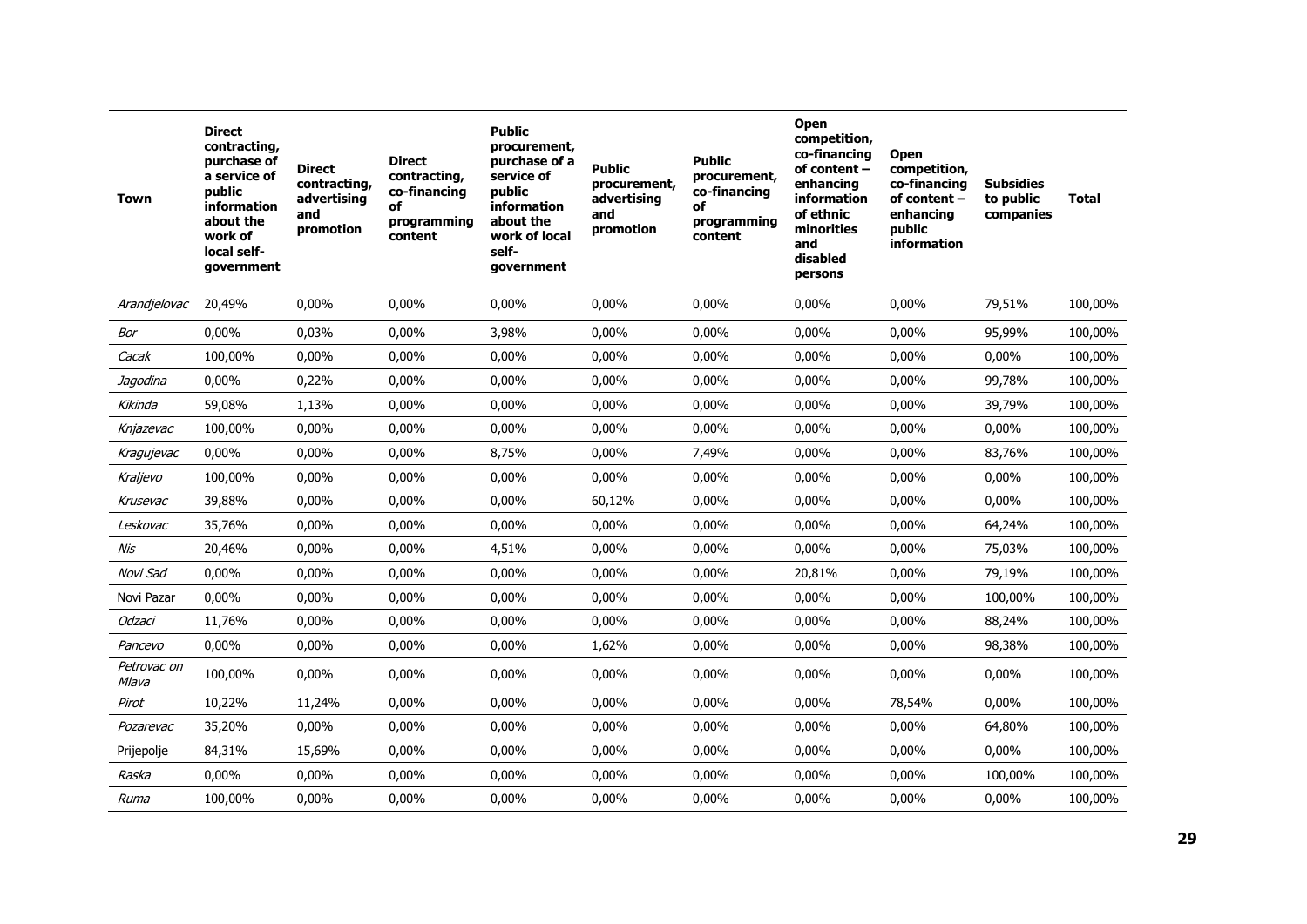| Sombor    | $0,00\%$ | 18,36%   | $0,00\%$ | 7,96%    | 0,00% | 0,00%  | 34,61%   | $0,00\%$ | 39,07%   | 100,00% |
|-----------|----------|----------|----------|----------|-------|--------|----------|----------|----------|---------|
| Subotica  | 0,63%    | $0,00\%$ | $0,00\%$ | 2,38%    | 0,00% | 0,00%  | $0,00\%$ | 28,79%   | 68,19%   | 100,00% |
| Sabac     | 4,77%    | $0,00\%$ | 1,66%    | $0,00\%$ | 0,00% | 0,00%  | $0,00\%$ | $0,00\%$ | 93,57%   | 100,00% |
| Sd        | $0,00\%$ | 5,85%    | $0,00\%$ | 30,53%   | 0,36% | 36,99% | $0,00\%$ | $0,00\%$ | 26,27%   | 100,00% |
| Uzice     | 100,00%  | $0,00\%$ | $0,00\%$ | $0,00\%$ | 0,00% | 0,00%  | $0,00\%$ | 0,00%    | $0,00\%$ | 100,00% |
| Valjevo   | 6,35%    | 23,31%   | $0,00\%$ | 0,00%    | 0,00% | 0,00%  | $0,00\%$ | 70,34%   | $0,00\%$ | 100,00% |
| Vranje    | 0,00%    | 1,77%    | $0,00\%$ | 0,00%    | 0,00% | 0,00%  | $0,00\%$ | $0,00\%$ | 98,23%   | 100,00% |
| Vrbas     | $0,00\%$ | 2,98%    | $0,00\%$ | $0,00\%$ | 0,00% | 0,00%  | $0,00\%$ | 0,00%    | 97,02%   | 100,00% |
| Vrsac     | 100,00%  | $0,00\%$ | $0,00\%$ | $0,00\%$ | 0,00% | 0,00%  | 0,00%    | 0,00%    | 0,00%    | 100,00% |
| Zajecar   | $0,00\%$ | 1,37%    | $0,00\%$ | $0,00\%$ | 0,00% | 0,00%  | $0,00\%$ | 98,63%   | $0,00\%$ | 100,00% |
| Zrenjanin | 100,00%  | $0,00\%$ | $0,00\%$ | $0,00\%$ | 0,00% | 0,00%  | $0,00\%$ | 0,00%    | $0,00\%$ | 100,00% |

Table 13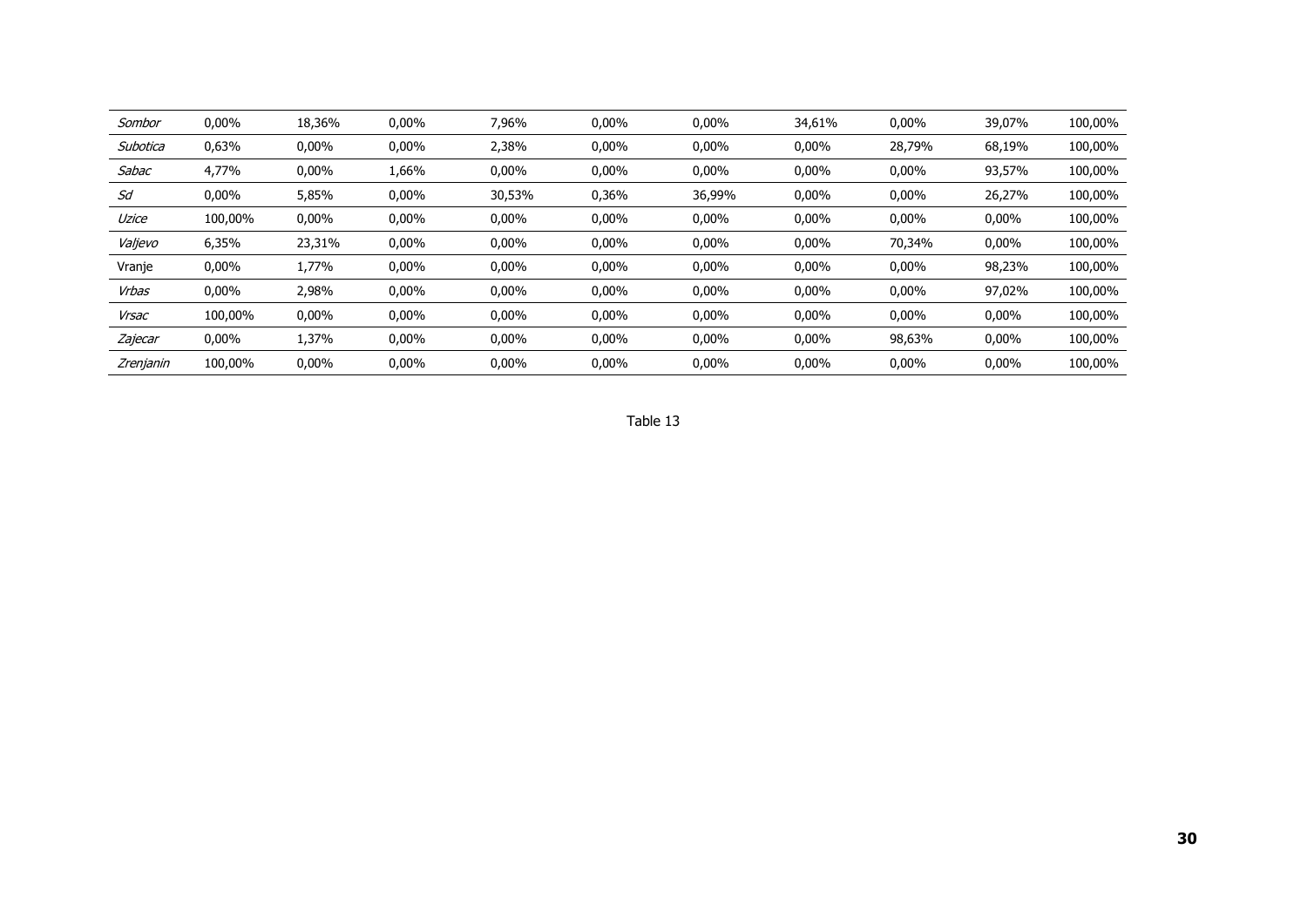# <span id="page-33-0"></span>**5. Transparency (or the lack thereof)**

Depending on the type of contracts local media have entered into with local selfgovernments, they must submit (or not) reports about their work to local self-governments' authorities and the public. Public companies submit annual reports about their work, the private media are most often not required doing that, in which case it is sufficient to send a valid invoice, while in several cases local self-government has a person in charge of monitoring the fulfillment of mutually agreed obligations.

The quality of the reports submitted by the media mirror the heterogeneous practice of municipality. BIRN had access to 40 reports. There were cases of local self-governments failing to submit the required reports, namely 77 reports, for which we are not aware if they have been submitted at all to local self-governments, or if the beneficiaries of the funds were required to furnish them at all. Moreover, according to the information submitted by the municipalities, 50 beneficiaries of the funds allocated by local self-governments were not obligated to submit reports in the first place, while a total of 10 users, from the Pirot municipality and the town of Subotica, failed to furnish the required reports to local selfgovernments, although they were obligated to do so (Table 14).

|  |  | Only 16 media also submitted both financial and narrative reports. |  |  |  |
|--|--|--------------------------------------------------------------------|--|--|--|
|  |  |                                                                    |  |  |  |

| <b>Submitted expenditure reports</b>  | <b>Number</b> |
|---------------------------------------|---------------|
| <b>Yes</b>                            | 40            |
| <b>No</b>                             | 77            |
| <b>Beneficiaries failed to submit</b> | 10            |
| Not obligated to submit               | 50            |
| <b>Service specification</b>          |               |
| Total                                 | 179           |
| Table 14                              |               |

The financial reports we had access to show that the bulk of the money is actually spent for human resources, seconded by running costs (telephone, electricity, etc.), while a fraction of the funds are used for the expenditures related to content production (Table 15).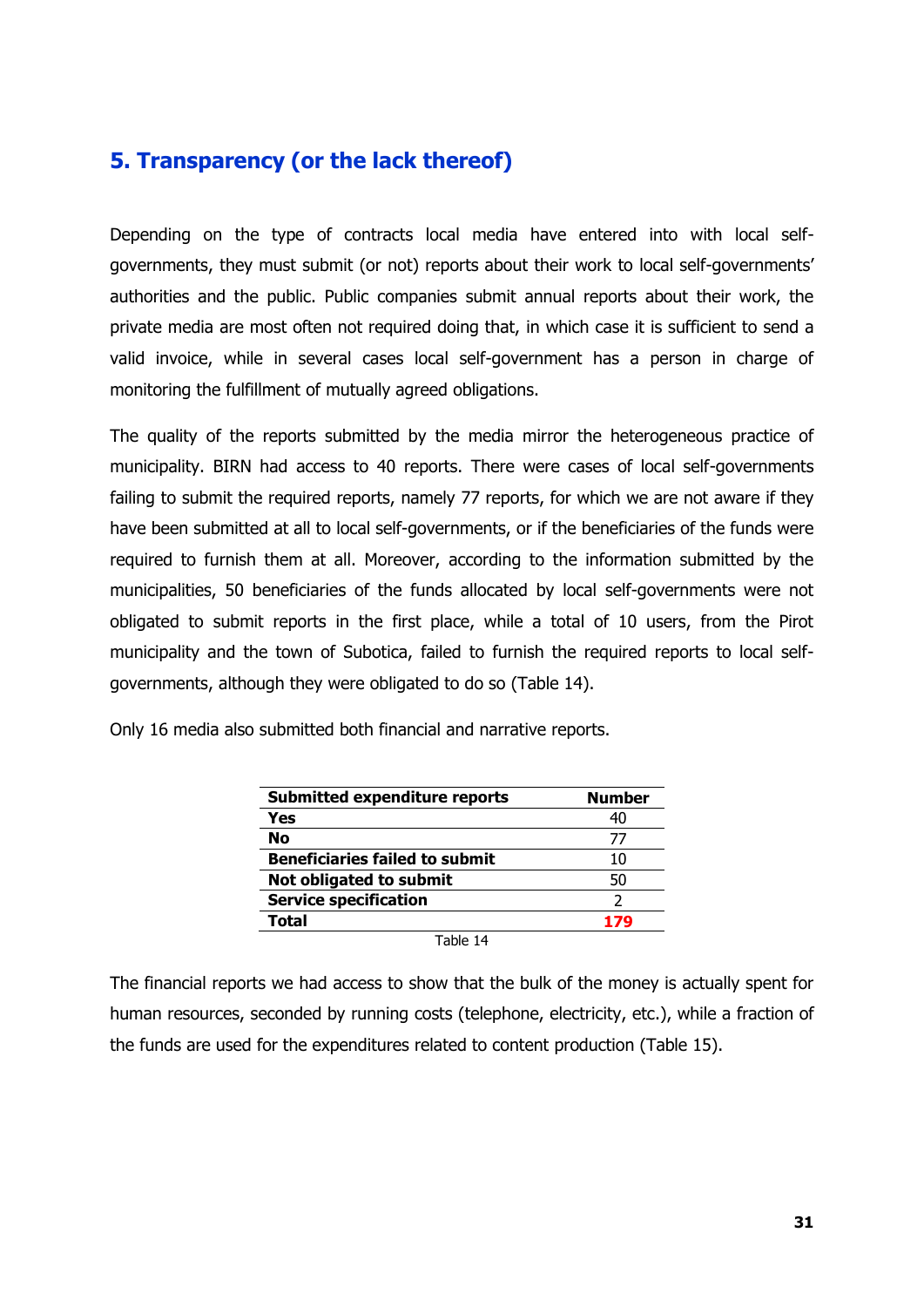|              | Name of media                                                      | Type of<br>ownership     | % money<br>for<br>salaries | % money<br>for current<br>maintenance<br>and<br>production<br>costs | % money<br>for<br>program |
|--------------|--------------------------------------------------------------------|--------------------------|----------------------------|---------------------------------------------------------------------|---------------------------|
| Arandjelovac | RTV Sumadija, Public Information<br>Company                        | PC                       | 84%                        | 16%                                                                 |                           |
| <b>Bor</b>   | RTV Bor, Press radio i film,                                       | PC                       | 60%                        | 22.50%                                                              |                           |
| Novi Sad     | Novosadska TV, Townski informativni<br>centar "Apolo" Novi Sad     | PC                       | 78%                        | 11%                                                                 | 11%                       |
| Novi Sad     | Regionalno društvo RTV-RTD d.o.o.,<br>Novi Sad                     | private                  |                            | 100%                                                                |                           |
| Novi Sad     | TV Kanal 9, Novi Sad                                               | private                  | 30%                        | 70%                                                                 |                           |
| Novi Sad     | Radio Jugović, Kać                                                 | PC                       | 70%                        | 30%                                                                 |                           |
| Novi Sad     | Radio 5, Novi Sad                                                  | private                  | 50%                        | 50%                                                                 |                           |
| Novi Sad     | Novi građanski list                                                | private                  | 25%                        | 75%                                                                 |                           |
| Novi Sad     | Radio Kisač, Kulturno-informativni<br>centar Kisač                 | PC                       | 100%                       |                                                                     |                           |
| Novi Sad     | Radio Futog Kulturno-informativni<br>centar Mladost, Futog         | PC                       | 50%                        | 50%                                                                 |                           |
| Novi Sad     | TV Panonija, Novi Sad                                              | private                  |                            | 100%                                                                |                           |
| Novi Sad     | NIU Hlas Ljudu, Novi Sad                                           | private                  |                            | 100%                                                                |                           |
| Raska        | PE Radio i TV Raška                                                | PC                       | 84.46%                     | 15.54%                                                              |                           |
| <b>Sabac</b> | RTV Šabac, Public Information Company                              | PC                       | 67%                        | 33%                                                                 |                           |
| Sid          | Radio Sid, Public Information Company                              | PC                       | 55%                        | 45%                                                                 |                           |
| Valjevo      | Vujić televizija d.o.o                                             | private                  | 80%                        | 20%                                                                 |                           |
| Valjevo      | Radio Patak, Informativno preduzeće<br>Centar d.o.o                | private                  | 55%                        | 45%                                                                 |                           |
| Valjevo      | Radio 014 d.o.o                                                    | private                  | 100%                       |                                                                     |                           |
| Valjevo      | Radio Točak, Citizens' association<br>Romski centar za demokratiju | citizens'<br>association | 40%                        | 60%                                                                 |                           |
| Valjevo      | Radio Istočnik, radio Pravoslavne<br>Eparhije valjevske            | citizens'<br>association | 44%                        | 56%                                                                 |                           |
| <b>Vrbas</b> | RTV Vrbas                                                          | PC                       | 75.20%                     | 2.86%                                                               | 13.50%                    |
|              |                                                                    | $T = 112.4T$             |                            |                                                                     |                           |

Table 15

Of the 21 media, whose financial reports we had access to, 10 are public companies, nine are private media and two are citizens' associations. The funds were allocated to them as subsidies for public companies, in seven cases, or public open competition for the cofinancing of content.

Following the prescribed procedures, public companies and the media that received the money on open competitions were obligated to submit reports. Of a total of 43 beneficiaries of budget funds on open competitions, 26 furnished reports. As for public companies, according to the data we have received, only 12 out of 26 submitted reports to local selfgovernments.

Even such an incomplete access to the reports points to the absence of a unique practice, as well as to an alarming lack of the culture of transparency, which is something that should be addressed in the future.